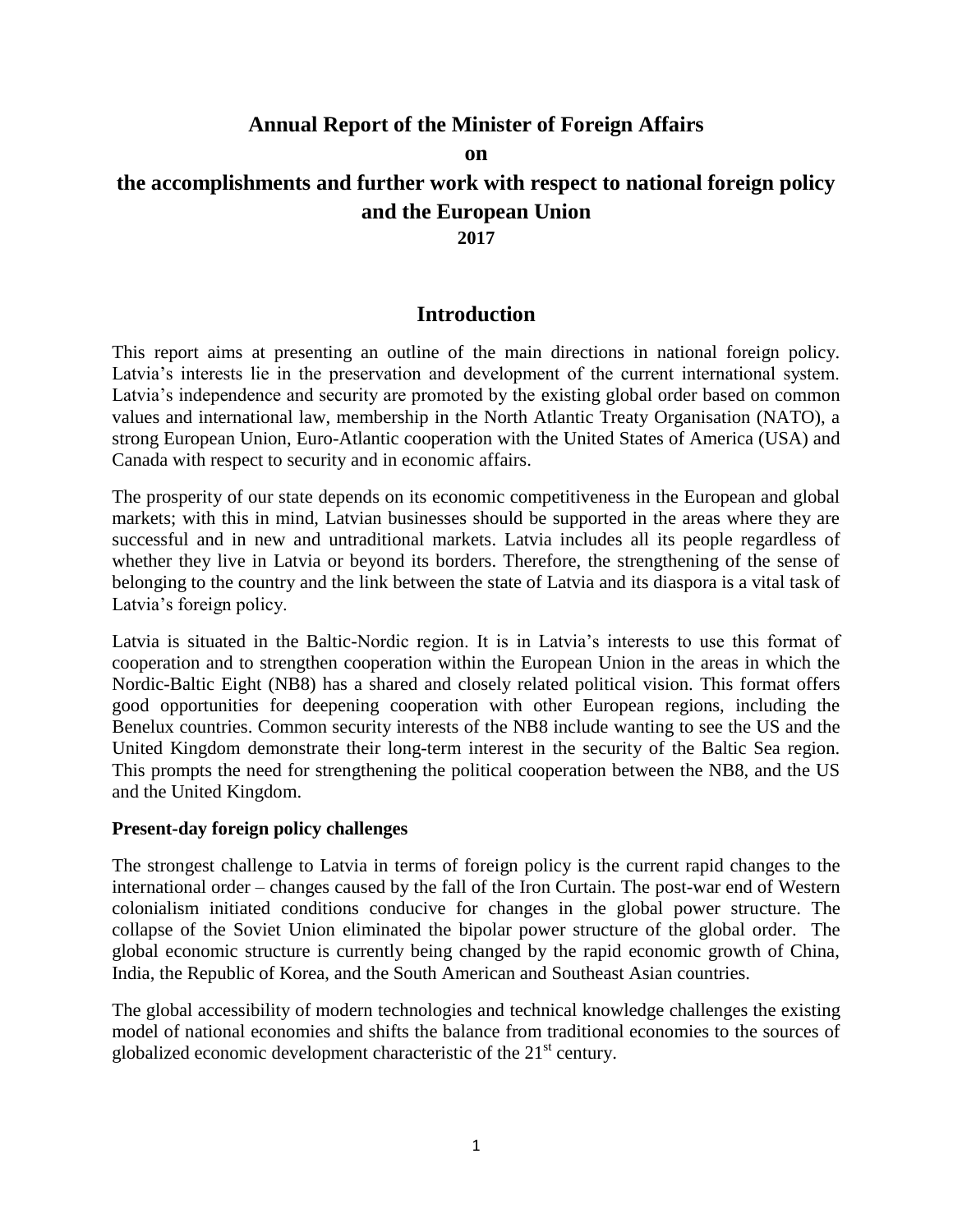Russia's aggressive attempts to change the current European security architecture by seeking to reduce the impact of the EU and NATO should be regarded as a challenge to security at the national and international levels alike. These are challenges for which the current global order created in the wake of World War II and the Cold War have proved to be too narrow.

The existing system of norms and values governing international relations, when confronted with present-day realities, sometimes proves to be less capable of dealing with the increasing threats and rising populism. This undermines public trust and support. We are now living in a social and technological environment different from the one in the recent past, and there is every reason to acknowledge the advent of societies of great opportunities but high risk.

We can observe both fundamental systemic risks, as was demonstrated by the global financial and economic crisis and climate change, including as well, international terrorism, mass migration, pandemics and the spread of weapons of mass destruction, and the counter posing aspects, namely, opportunities for intensive social and economic development, created by the rapid increase of innovations in the areas of genetics, nanotechnologies, big data, cloud computing and artificial intelligence.

Threats in the 21st century are not only of a military nature. The functioning of advanced contemporary societies depends on the resilience of the state and society against external influences, and on the quality of protection of information and communication systems, the security of infrastructure critical for the state and society, and media literacy among the general public.

We live in a time when a combination of modern technologies, social networks, economic pressure and the legal system ensured by Western democracies are used by external forces to influence and distort democratic processes in various countries. We should also highlight such threats that are derived from human rights violations, corrupt practices and money laundering by undemocratic countries; these strategies and methods are used to gain influence and increase risks to other countries.

At the same time, Russia's military activities alongside the country's aggressive foreign policy should also be considered. The strengthening of national defence capabilities is a vital part of national security.

A defining element that characterizes present-day conflicts has broadened to include information and communications technologies. Consequently, information warfare emerges as a special element of hybrid warfare, part of which, by means of various propaganda tools and manipulative techniques, has an impact on public attitudes toward socio-economic, political and identity issues. Latvia's ability to deal with hybrid threats is as important as the military capabilities possessed by the state.

Europe and the US should be capable of responding to and building their future perspective both in the geopolitical context, which includes the issues of territorial defence and military force, and in the context of global governance, which covers the questions of human rights, the rule of law, media freedom, nuclear disarmament, trade liberalisation, and other issues. The future of Western world also depends on its ability to strengthen the societal resilience against hybrid threats.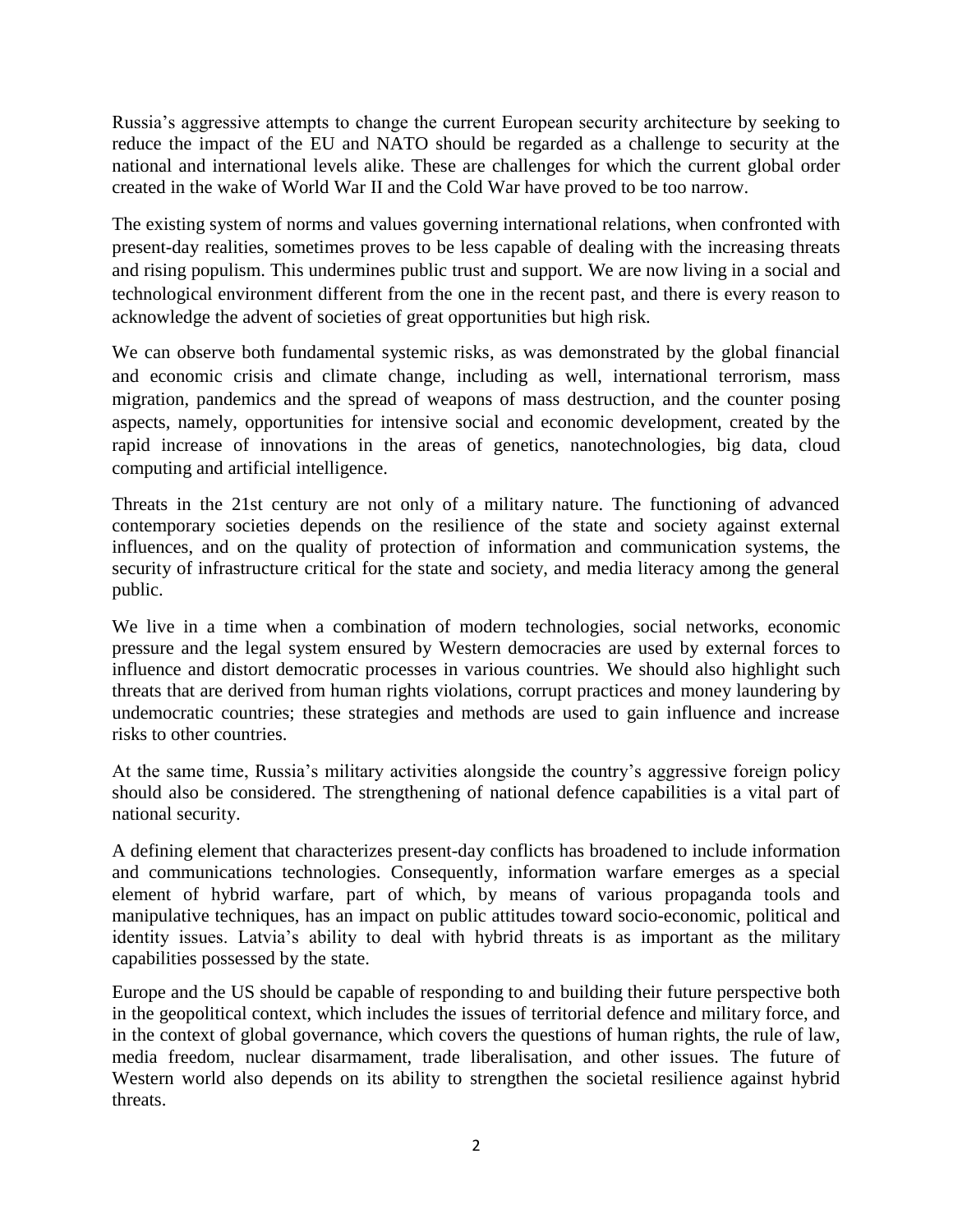Present-day challenges to Europe's future and its values stem not only from external influence but also internal processes in the European Union itself; a clear indicator of the challenges is increasing populism, which exploits anti-elite themes. Playing on people's hopes, concerns and fears, such forces are aiming to weaken democratic processes and to reduce the importance of democratic values. Taking these factors into account, a change in democratic values clearly is a path to a deep crisis in society.

Various visions for the future development of the European Union have been outlined, stemming from a clear assessment of global, regional and national challenges. Alongside the Bratislava Declaration and Roadmap, and the Rome Declaration, that provides a focused vision of the EU's priorities in the short-term and long-term future, the European Commission, in its White Paper in 2017, provided scenarios for creating a possible path for the future of Europe. It was followed by the Commission's offer of how to ensure a fair social environment for Europeans; to increase the European Union's global impact, to deepen the European Union's economic and monetary union, to strengthen Europe's defence capabilities, and to shape EU finances in the future.

With the various types of threats proliferating and changing, Euro-Atlantic security calls for not only effective transatlantic cooperation but also a strong European identity in security and defence. European security is composed of three elements. First, it is a security architecture determined by such factors as the power and interests of the Member States. Second, the security regime is also determined by functional factors – the governance of common norms and institutions. Third, it comprises ideational-related factors – identity and values. Latvia's security in the European Union should also be seen in the context of clearly defined foreign policy interests of the European Union, including upholding international law and a strong European identity.

Latvia stands for such a security and defence policy of the European Union that does not duplicate NATO but complements it.

#### **Democratic values and international justice**

Latvia's independence and sustainable security is rooted in universal values and an international order based on the principles of international justice. Since the restoration of independence, Latvia has been advocating compliance with international law and human rights. The protection of these principles and fundamental values was needed both when restoring Latvia's independence de facto, in the transition to a democratic society governed by the rule of law, and in building Latvia's image internationally. Another manifestation of the importance of international law is that it determines the existence of countries and their borders, and due to this, international law was the grounds for restoring Latvia's independence. Within the meaning of this law the state of Latvia continued existing throughout the occupation period.

Shared values bring separate individuals together into one society. Such values form the basis for a modern, democratic European society, including Latvia. Latvia is part of the Western value system that gives it confidence characteristic of that system with respect to the values of a democratic and law-governed state, namely, the existence and development of a national culture, humanism, rationality, secularity, rule of law, democracy and human rights. In discussions on Europe's future, Latvia will seek to strengthen, not downplay those values.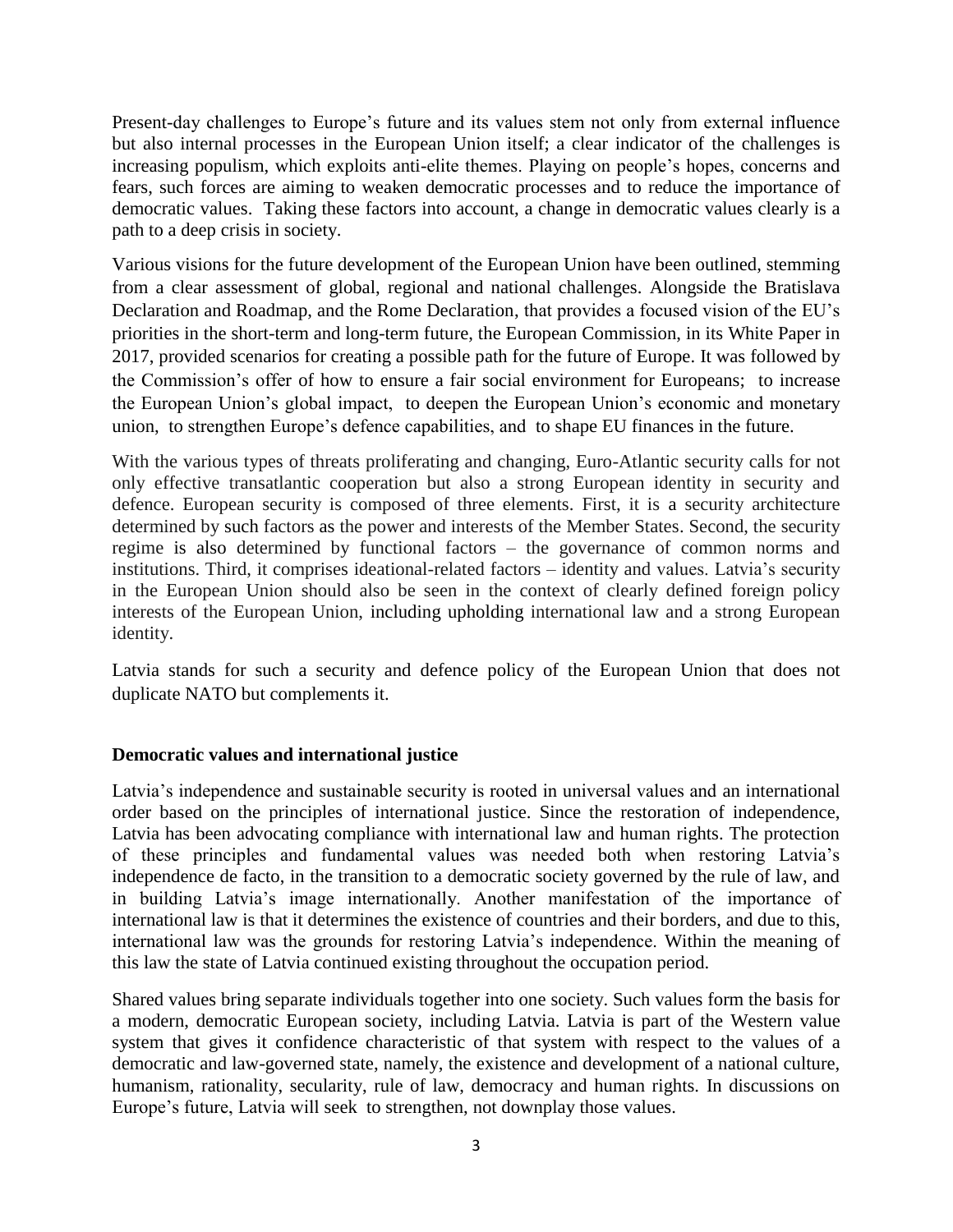Today, the international reputation of a country reflects its national system of values, which should promote and not thwart the country's international interests. It should be borne in mind that foreign direct investment of different quality is attracted depending on the country's reputation.

Latvia advocates compliance with international law and all the applicable "rules of conduct" which promote predictability and consequently, also stability and security. Respect for international law inhibits arbitrariness, and it is in the interests of our country to foster observance of international law so that Latvia could rely on the protection it provides.

Latvia's priorities in international organisations are the observance of human rights, including the rights of national minorities and other minority groups, ensuring freedom of speech, as well as gender equality, which reflect the values and experiences of Latvian society. In the context of respect for international law, Latvia welcomes the persecution of the most serious crimes – crimes against humanity, war crimes and genocide.

Media freedom is an integral part of democracy and pluralism, which in the contemporary security environment should counter propaganda hostile to the country. Latvia's support for the principles of international law and human rights, positions the country as a responsible partner in international cooperation. Therefore, Latvia stands for strengthening the role of the UN, the OSCE and the Council of Europe.

On these grounds, Latvia supports the mechanism of peaceful resolution of disputes, including the strengthening of international and regional courts. This is confirmed by the law recently passed by the *Saeima* (the Latvian parliament), "On Recognition of the Jurisdiction of the International Court of Justice".

By recognizing the compulsory jurisdiction of the International Court of Justice, Latvia undoubtedly positions itself as a country governed by the rule of law. This clearly testifies to Latvia's maturity, from a legal point of view, in the eyes of the international community and its foreign partners, whilst accenting its stability and preparedness to seek the resolution of contentious issues in this international institution.

For Latvia, this is a significant political signal in the context of the international community, since a rules-based dispute resolution regime is important for Latvia and, in particular, when Latvia has applied for a seat as a permanent member of the UN Security Council for 2026-2027. Work in the UN Security Council provides a country with an excellent platform for the protection of its interests and values, promoting nation branding internationally, strengthening contacts and reinforcing its institutional capacity. This is a matter of Latvia's security interests, and the Ministry of Foreign Affairs intends to systematically devote close attention to this priority in the coming years. Latvia supports initiatives aimed at achieving more effective work of the UN Security Council, preventing the use of the veto in cases involving mass crimes, and restoring trust in the Security Council as an institution, the mission of which is to ensure peace and security worldwide.

The Security Council should adapt to the present-day geopolitical realities, including by expanding its membership in both the permanent and non-permanent categories. Latvia will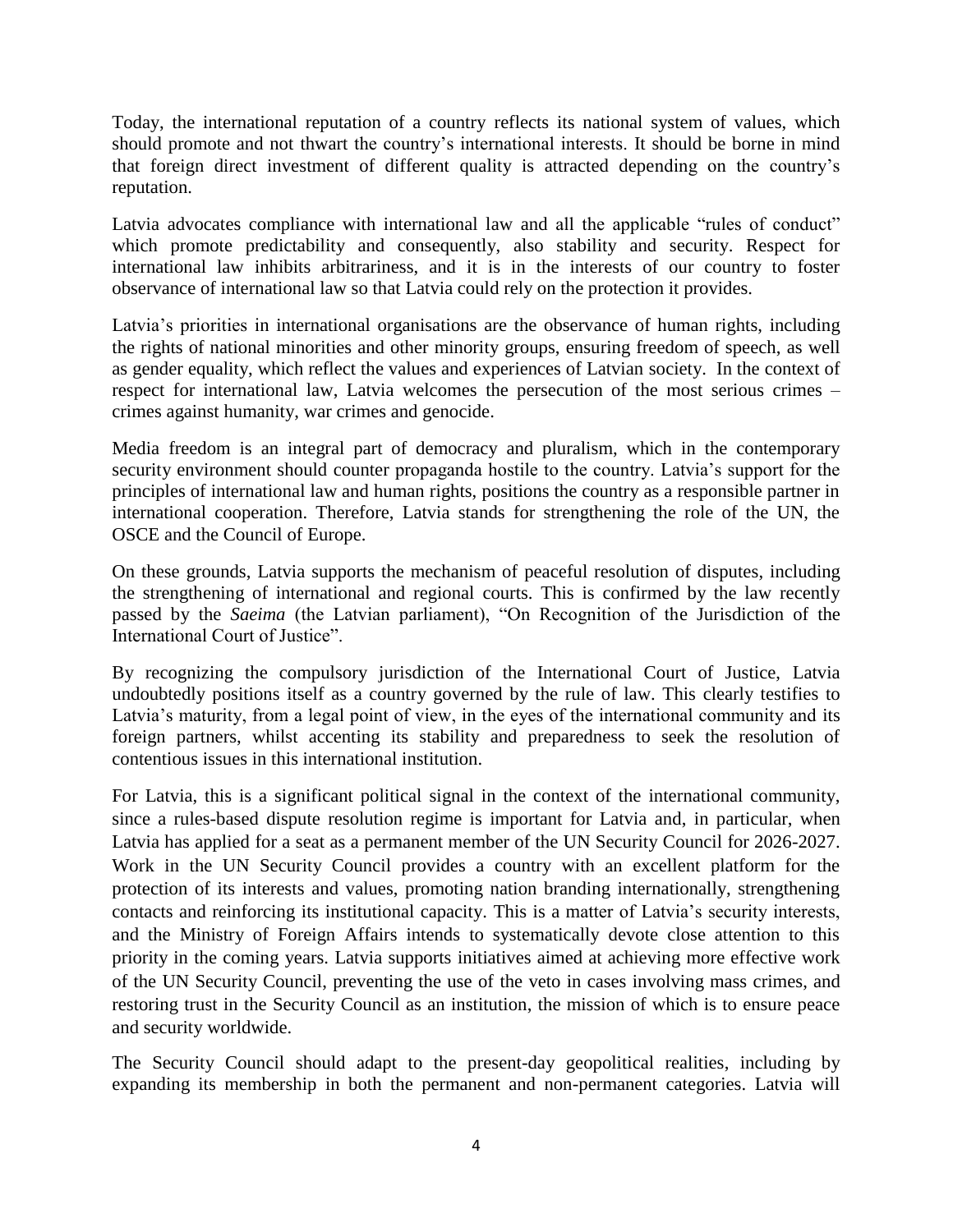continue actively to take part in the work of both regional and sectoral organisations, and presenting its candidacy for seats on the leading institutions of those organisations.

International law recognizes the territorial inviolability of states, and it is vitally important for Latvia that this principle be observed, it being closely related to Latvia's security. Therefore, Latvia firmly opposes Russia's aggression in Ukraine, since any compromise of territorial inviolability undermines that principle, thereby inciting further violations and creating potential threats – also to Latvia. Latvia stands by the existing peace order in Europe, the rule of law, territorial integrity, international cooperation and non-intervention in domestic affairs of states. At the same time, Latvia respects the right of nations to self-determination in line with criteria and practice as laid down in international law.

At a time when we are facing challenges caused by hybrid threats to Latvia's security, respect for international law and human rights is also the matter of security and resilience of the Latvian state. The level of compliance with the rule of law has a direct impact on growth prospects for the country.

### **The place of Latvia in a united, free and secure Europe**

The prospects for a Europe with several levels of integration are increasing today, which would enable closer cooperation between countries that are prepared to do so. It is in Latvia's interest to be part of the core EU integration, not to stay at its periphery. To achieve closer integration, Latvia supports focusing on closer cooperation in the areas of defence, internal security, energy and transport, a strengthened Euro Area as well as the convergence of living standards across the European Union (cohesion policy). At present, the European Union has a chance to make itself over and become more united and cohesive in political terms.

Latvia supports serious reforms in the European Union by engaging actively in their formulation and implementation.

# **Future Europe**

The European Union is not only a union of European states built on the basis of legal principles and accords. Foremost, it is a space of shared European values rooted in a common historical and cultural heritage and a global view. The strengthening of European Union values – equality, the rule of law, human rights, including minority rights, pluralism, tolerance, justice and gender equality – is essential for Latvia. Second, the EU is a unique platform for advancing Latvia's security and economic interests. In view of this, Latvia supports a European Union as a union of strong national states, a union that closely cooperates in areas which are in the interest of its Member States and the Union as a whole, as well as in effectively defending its interests globally.

In 2016, the European Union encountered turbulences caused by the referendum on the future membership of the United Kingdom in the European Union (the Brexit process): as well as the result of the increasing influence of populist political parties in the Member States, the extremely high level of uncontrolled migration, protectionism, social and economic inequality and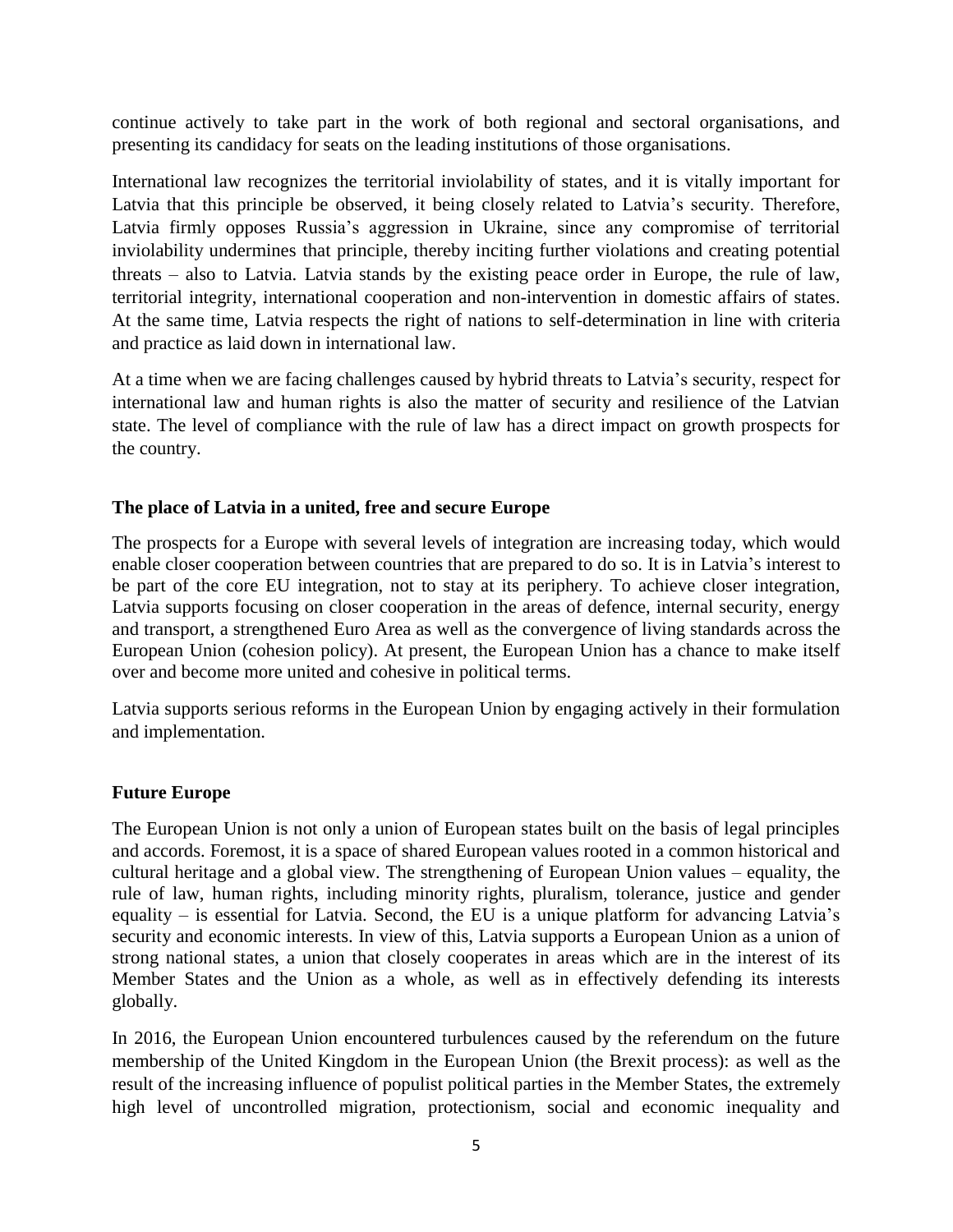terrorism. Meanwhile, the past year brought greater clarity and predictability to the EU-related agenda, especially with respect to the matter of the European Union's further strategic course. Under the complicated international and internal political situation, the European Union has succeeded in focusing on strategic priorities common for the 27 Member States, while retaining unity within shared interests and values. This is in line with Latvia's national interests.

Although current negotiations between the European Union and the United Kingdom on the withdrawal of the United Kingdom from the European Union have been very complicated, the achievements, nevertheless, are sufficient for the parties to begin the next phase of the talks on the transition period, which should provide a model for their future relationship. The provisional agreement currently achieved safeguards rights of European Union citizens living in the United Kingdom, including their entitlement to accrued pensions.

The agreement achieved also ensures that the United Kingdom will make payments on its liabilities to the European Union until 2020. The agreement complies with Latvia's interests since it opens a path for close and strategic relations between the European Union and the United Kingdom in the future, which includes as close as possible cooperation in economic matters, trade, science, education and security.

Nevertheless, it should be emphasised that the negotiations between both parties will continue with other aspects of mutual interest and the final agreement on specific topics – withdrawalrelated issues, the transitional period and the framework for future relationship – is conditional on an agreement concerning all aspects of UK and EU relations.

### **Latvia's future in the European Union**

Latvia wishes to see a united, effective and fully functional European Union based on the participation of its citizens, including those of Latvia. With this in mind, Latvia's activities have been aimed at promoting reforms in the European Union, especially stronger socio-economic integration, competitiveness, security and defence, as well as the development of the European Monetary Union. The European Union should be able to play a significant role in shaping the global economic order, which can be far easier achieved if the euro gains stability as a global currency.

#### *Opportunities offered by the European Union's single market*

The European Union's single market is a unique foundation for sustainable growth and modernisation of the economy of Latvia. Not only does the single market ensure good prospects for business, it also protects Latvia's economy from negative external influences generated in other markets and regions.

The opportunities offered by the single market are far from being exhausted. Latvia's economic policy is aligned to ensure the country well integrated into the single market. Latvia's interests lie in initiatives targeting improvement of the functioning of the goods and services sector and reducing obstacles to cross-border business, as well as compliance with the principles of free movement of labour and of services, while also facilitating job creation. It is in Latvia's interests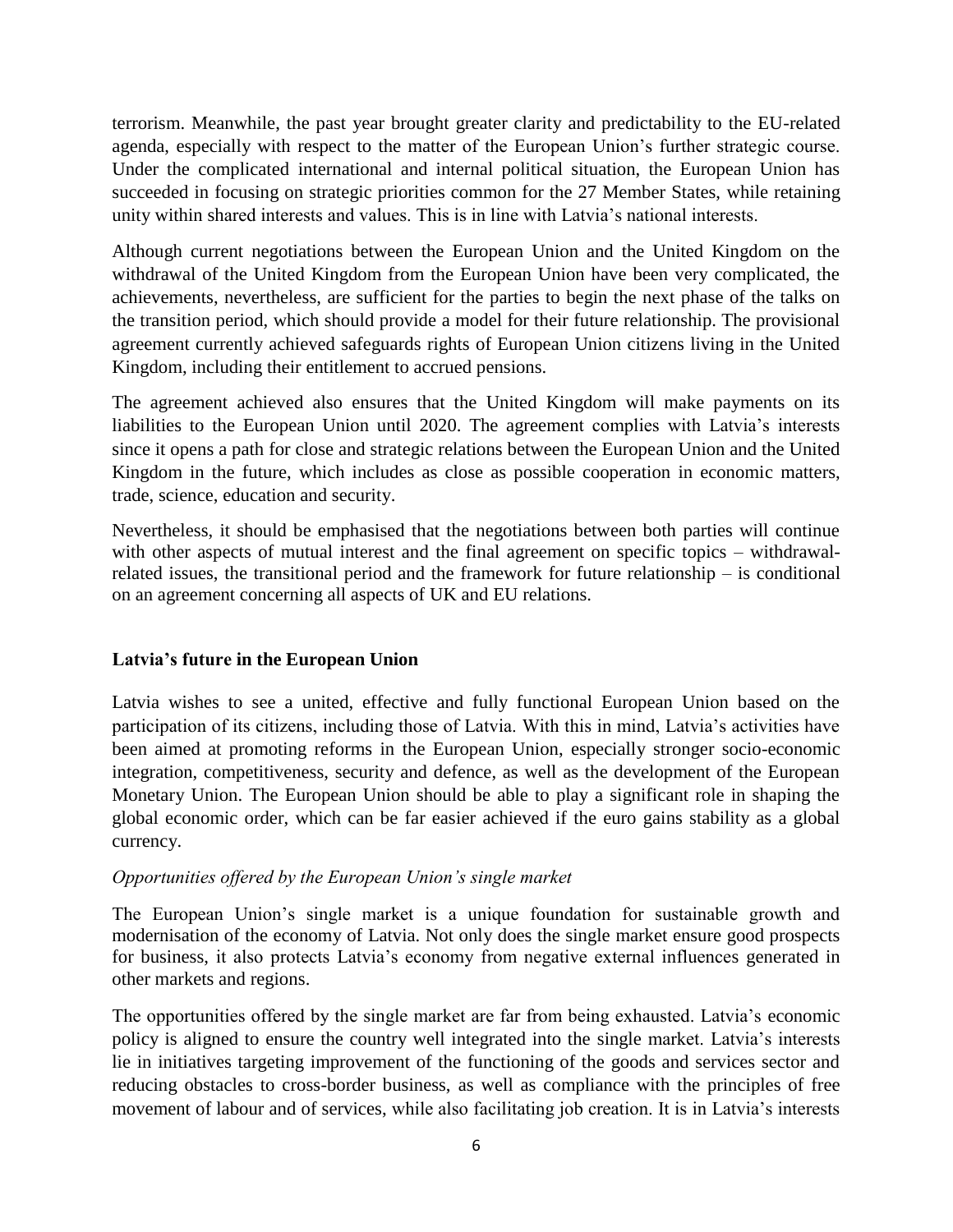that these fundamental freedoms of the European Union are equally applied to all Member States thereby safeguarding equal rights for all EU citizens in order that they can make use of the opportunities offered by the single market.

Being part of the single market also means ensuring that the rules regulating the single market are promoting instead of hindering its development. Latvia was, and will be interested in seeking regional synergies between the European Union Member States. A good example of that is the formation of a uniform understanding among the Nordic and Baltic States – members of the European Union - about the social issues of the European Union's Single Market, and in respect of the Ministerial Declaration, "The Nordic**-**Baltic region: a digital frontrunner".

Latvia has been interested in promoting European Union agreements on the establishment of an open and integrated Digital Single Market. Latvia has set the goal of becoming a "data driven country", as an integrated Digital Single Market is instrumental for the modernisation, growth and competitiveness of our country. Likewise, a digitally competent Latvian society will help to ensure the needed defence against the present-day threats, cyber threats being the principal one in this respect.

Latvia should accomplish this task in the format of the Baltic-Nordic region, which is the most developed region in the European Union in terms of digitalisation and which can encourage other regions of the European Union along that path. In 2017, the Nordic-Baltic Ministerial Conference on Digitalisation adopted a joint Ministerial Declaration, aimed at developing an increasingly effective digital single market in the Baltic-Nordic region, which in turn will promote digitalisation across Europe.

### *A European Defence Union*

Recent geopolitical developments have proved the need for the European Union to reinforce its defence capabilities and that it should become more united and more capable of protecting itself, while avoiding duplication with NATO and by not reducing the importance of the transatlantic link. This goal is in line with Latvia's security interests.

Closer cooperation between the European Union and NATO is vital in relation to a number of other security challenges: NATO should remain responsible for collective defence, while the European Union's defence dimension should cover the areas which could increase European security and in which the European Union can perform better. Those are civilian missions and military operations, provision of additional support for partner countries, promotion of resilience against present-day threats, the fight against hybrid threats, and cyber-security.

Latvia's interests lie in inclusive Member State cooperation at the EU level; therefore, Latvia supports a strong Permanent Structured Cooperation on security and defence (PESCO). It should ensure opportunities for regional cooperation between the European Union Member States and the development of national capabilities, which will complement the capability development planned by NATO. The EU's CARD, the mechanism for coordination of the European Union defence capabilities, should be synchronised with NATO's defence planning process.

Given the deterioration of security situation in Europe's neighbourhood, the need for the European Union to undertake its own military stabilisation missions is expected to increase in the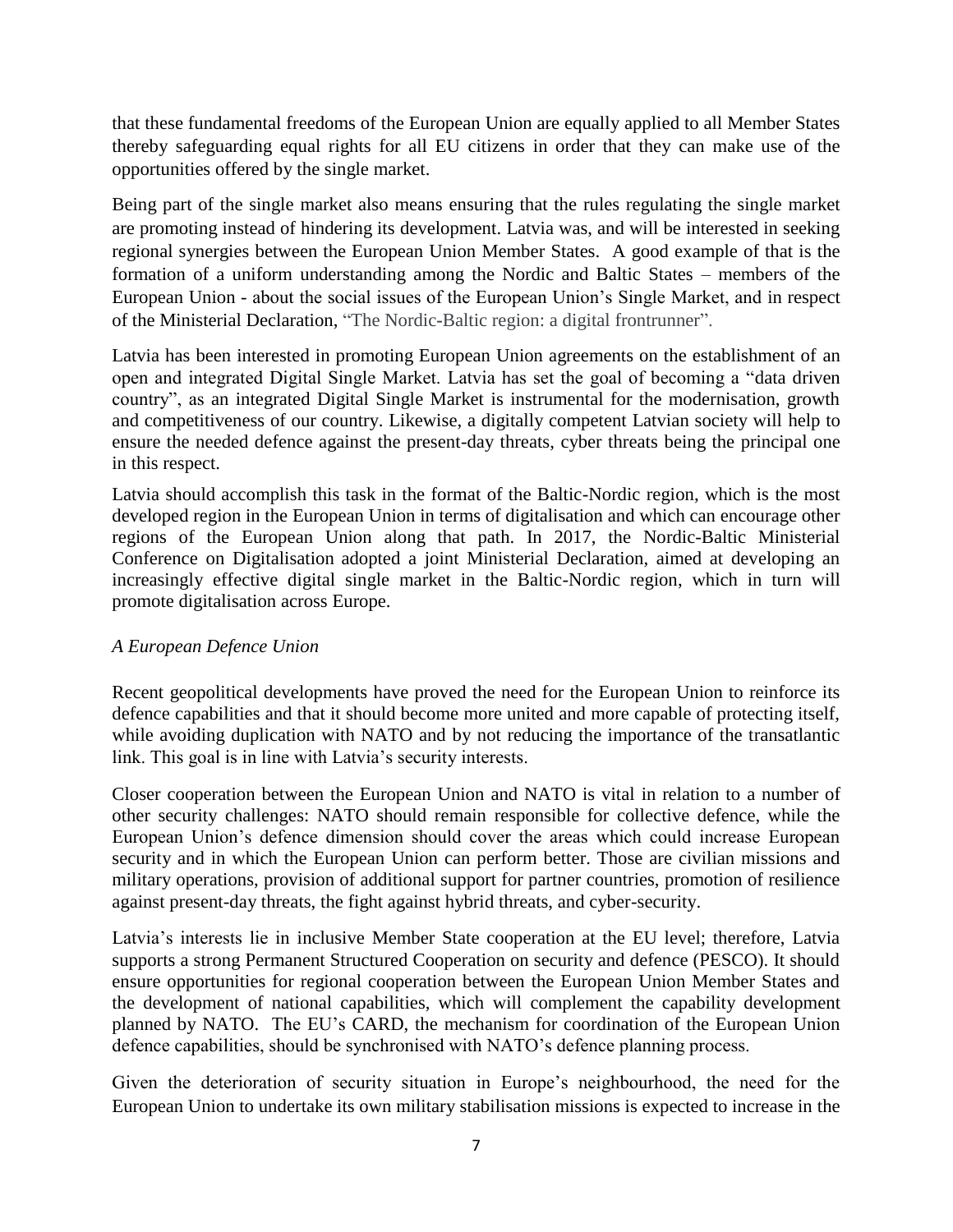future, through the deployment of the European Union Battlegroups. Latvia supports such development within European defence identity and emphasises that the usability of the European Union Battlegroups should be increased.

The newly established European Defence Fund will also enhance European security. The fund will ensure the European Union's financing of collaborative projects of Member States in research and development of military technologies and in programmes for jointly creating and purchasing weapons systems. Latvia advocates the kind of the Defence Fund policy that would create opportunities for Latvia's small and medium-sized companies to be part of the military industry supply chains.

### *The social dimension of the European Union*

The overall goal of the European Union is to ensure the welfare and security of its citizens. However, significant differences in living standards between the European Union Member States and regions are still present. At this point, the European Union Member States including Latvia are increasingly facing challenges posed by changing employment opportunities, increasing digitalisation and commensurate skills development, social disparities, ageing, and the sustainability of public finances.

The pressure of global competition with respect to goods and services on the European Union is growing. Latvia's economy is increasingly impacted by such sectors as communication, informatics and administrative services, which require a well-educated and highly professional and skilled workforce. Consequently, the quality of education, including lifelong education, needs to be made more accessible in Latvia and the level of social protection of the population will increasingly be pre-requisites for a competitive national economy.

The aim of ensuring the wellbeing and security for the people of the European Union should go hand in hand with an effective social and welfare policy. Consequently, Latvia has supported and acceded to the twenty principles of the European Pillar of Social Rights proclaimed in Gothenburg. By taking this step, the European Union underlines that it will also remain a socially responsible union in the future.

As concerns the European Union's social dimension, Latvia is in favour of ambitious, but realistic goals. Trust in EU ideas is undermined and populism grows when only declaratory promises are made and when social disparities increase. Although it is in the competence of Member States to formulate their employment and social policies for the convergence of living standards and to enable their citizens to adapt to changes brought about by the global economy, it is vital for Member States to have a common vision of what a social policy should be like in the  $21<sup>st</sup>$  century.

Therefore, Latvia supports the approach followed by the European Commission in devising the principles of the European Pillar of Social Rights, while being aware that the models of social security systems in the Member States differ. Latvia will oppose any attempts at changing the system of granting social assistance benefits, which could have a negative influence on Latvian nationals.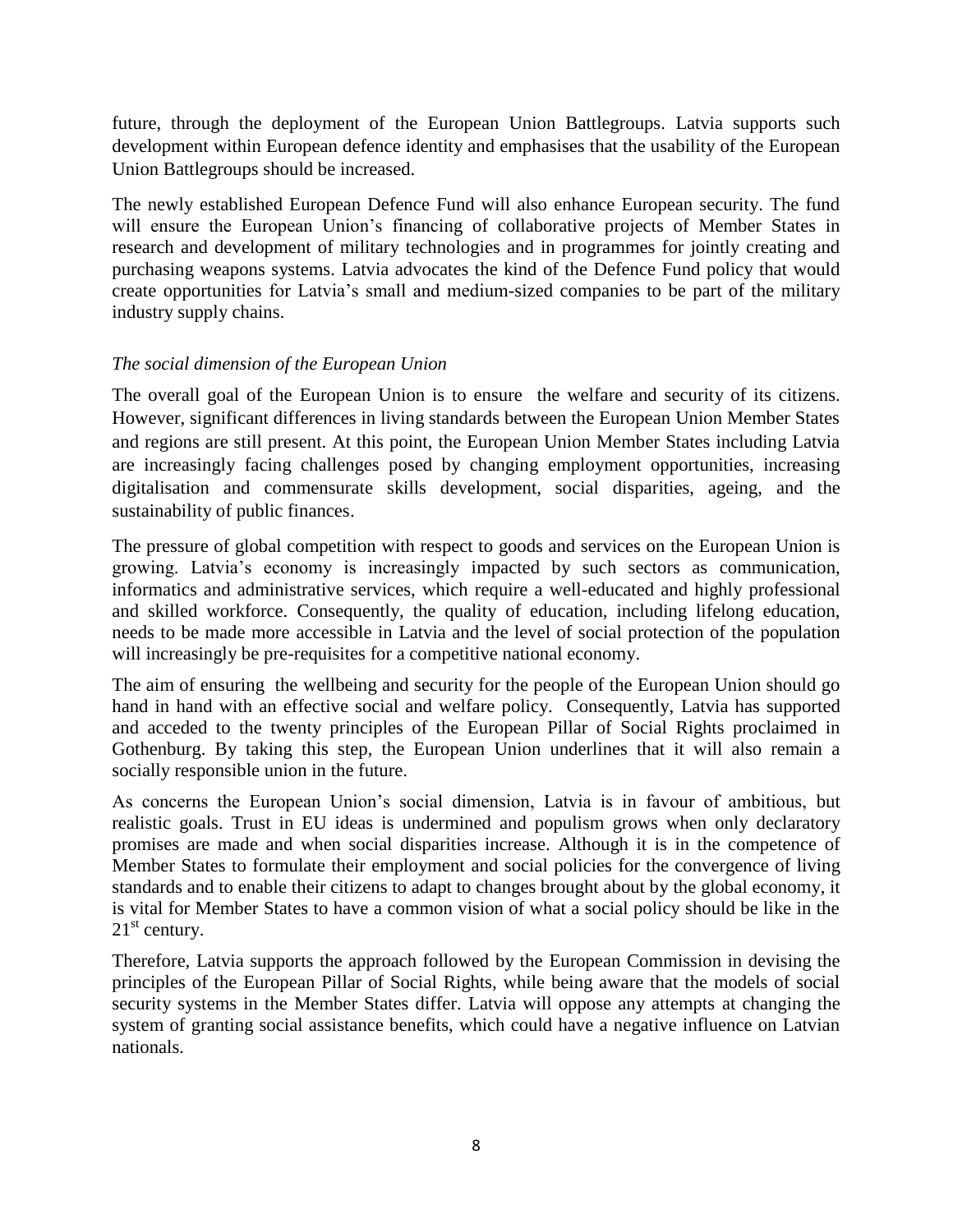#### *Strengthening the energy policy*

Latvia supports the strengthening of the European Union's energy policy in a way that promotes security, competitiveness and sustainability of energy supplies while reducing the environmental impact of the energy sector. At a time when political instability and unpredictability is increasing in the regions which have traditionally been of strategic importance for energy supply to the global market – the Middle East, North Africa, Venezuela, Russia – the emerging energy union should both secure the modernisation of the European Union economies and improve energy security in its Member States.

Latvia, together with its regional partners, has already done a great deal to strengthen energy policy and energy security on the path from an 'energy island' to a connected energy market attractive for businesses and with competing diversified supply sources, for instance, through joining the Nord Pool multinational exchange for trading electric power and building interconnections between the Baltic States and Finland, Sweden, and Poland. It is in the interests of Latvia's energy security that in 2018 an agreement be achieved, which will ensure synchronisation of the Baltic States power grids with those of Central Europe, taking into account the safety of the system and its long-term impact on overall costs and tariffs.

In addition, improvements to the Baltic natural gas infrastructure and liberalisation of the Latvian natural gas market have enabled new trends and increased competition in the regional natural gas market. This is strengthening the region's energy security and independence. Participation in the implementation of the European Energy Union strategy will be an excellent opportunity for continued structural and high-quality modernisation of Latvia's national economy by means of improving Latvian and regional energy infrastructure and its legal framework, by more closely integrating into the European energy market, as well as by attracting new participants to this sector.

Given that Latvia is strategically targeting cooperation with its neighbours – the European Union and NATO members in the region, Latvia has been, and remains, opposed to projects of the Nordstream II type. They are contrary to the principles of the European Energy Union; they will interfere with the modernisation of the European Economic Union and reduce Europe's security. Projects of this kind undermine energy security and geopolitical security in Latvia and Europe.

#### *The transport sector*

The transit and logistics sector in the Latvian economy accounts for almost one fourth of its services sector. Therefore, increased attention will be devoted to its development, and its competitiveness will be improved, with new development opportunities sought, risks diversified, new markets explored and new customers and new cargo flows attracted.

The near-term priority is the development of Latvia's logistical infrastructure for goods with a higher value added, as is container transportation in the Eurasian space, as well as the use of container trains and the development of the logistics and distribution sector in the Baltic States and Scandinavia using Latvia's warehousing and logistics services.

In terms of investments, it is essential to establish new companies for the development of ports infrastructure, to develop projects with a higher value added, as well as logistical and industrial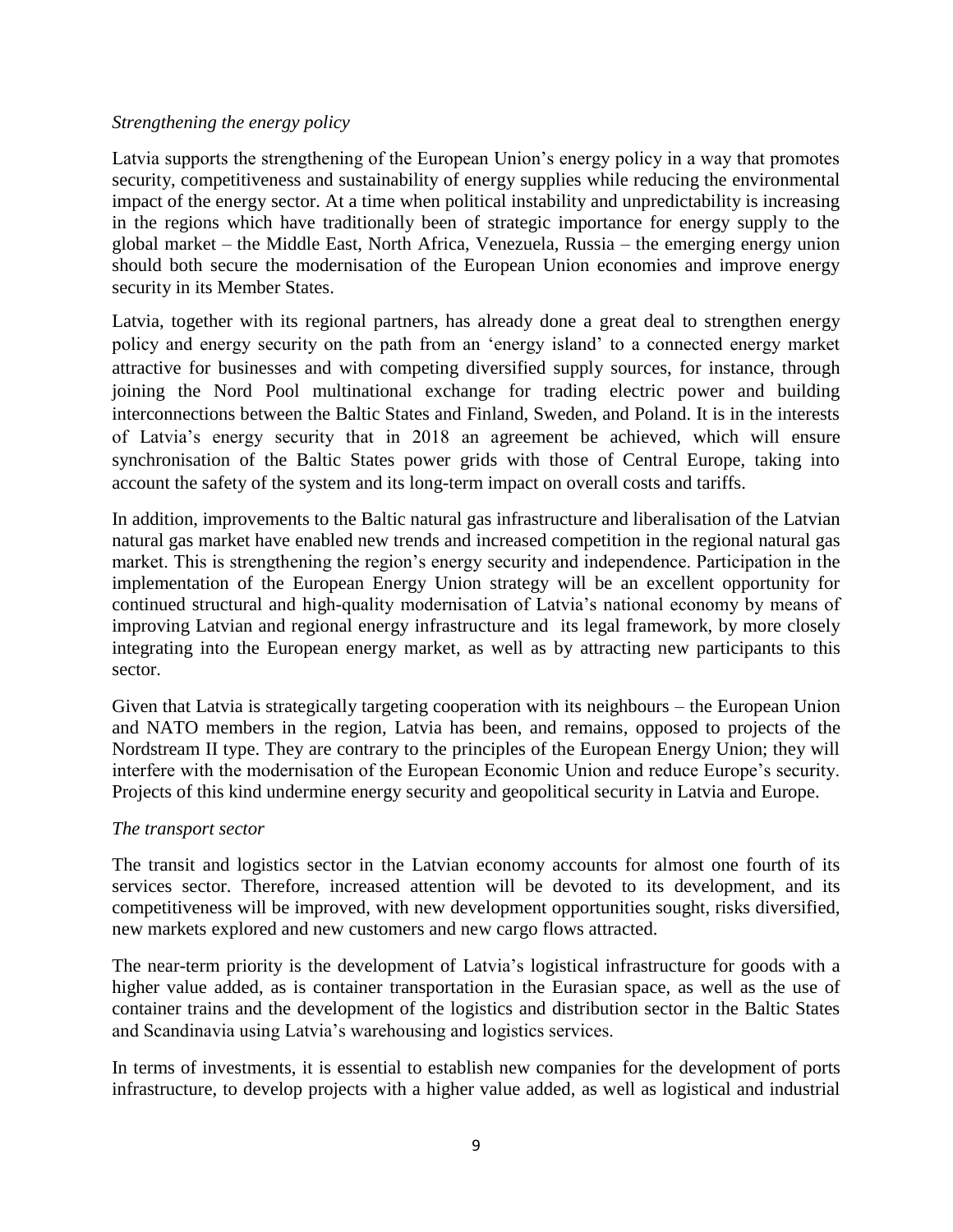projects by making use of opportunities offered by free ports and special economic zones. Latvia has many attractive investments on offer in the ports, logistics and aviation sectors.

It is in Latvia's interests to undertake European transport projects which are important both for Latvia and the European Union, that would receive funding from the EU's post-2020 Multiannual Financial Framework. The European Union's budget should include Rail Baltica, the most significant transport infrastructure project in the Baltic States currently carried out by Latvia jointly with the region's countries. The project will integrate the Baltic States into the European Union's common rail network. Rail Baltica will serve as a strong catalyser for sustainable development in the Baltic States and will establish a new transport corridor, by creating a new mobility standard concerning passenger and cargo transportation, and by developing new delivery chains in the logistics sector, promoting tourism, facilitating employment and overall economic development.

#### *Reducing migration risks*

High illegal migration as well as related organised crime and human trafficking is a challenge for the entire European Union, including its Member States in the Baltic Sea region. Inability to find a solution to this problem in a timely manner is a cause of social tensions in European Union Member States and increases the spread of political populism. Accordingly, political instability and social tensions can continue to proliferate, leaving a negative influence on the European Union.

In its policies, Latvia is guided by the vision that solutions to migration problems in the European Union lie in a comprehensive solidarity-based policy. Therefore, Latvia has been active in supporting the strengthening the management of the EU's external borders, with its participation in joint operations of the European Border and Coast Guard Agency. Latvia believes that an effective implementation of a migrant return policy is possible in close cooperation with the countries of transit and origin. Latvia also takes part in the work of the European Asylum Support Office, providing support for the EU Member States in following the established asylum procedure. The next task will be to find an effective mechanism of controlling illegal migration along the Central Mediterranean route.

Latvia's policy with respect to the reform of the European asylum system stems from the conviction that solidarity measures cannot be made mandatory and the mechanisms for distribution of asylum seekers must be based on a voluntary commitment.

The European Union, as it grants asylum rights, should balance those with Europe's security interests and the need for those who are granted asylum to recognise, comply with and respect fundamental European values. The ability to find and maintain this fragile balance is the critical to the success of an effective European Union migration policy and the resolution of the current migration crisis.

### *The European Union's enlargement and neighbourhood policy*

Latvia supports the enlargement of the European Union and welcomes the candidacy of the Western Balkan countries, this being in Latvia's long-term interests, and in the interest of the security and stability of the region. Latvia supports enlargement that is based on the enduring political stability of these countries, as well as their fulfilment of strong criteria, based on their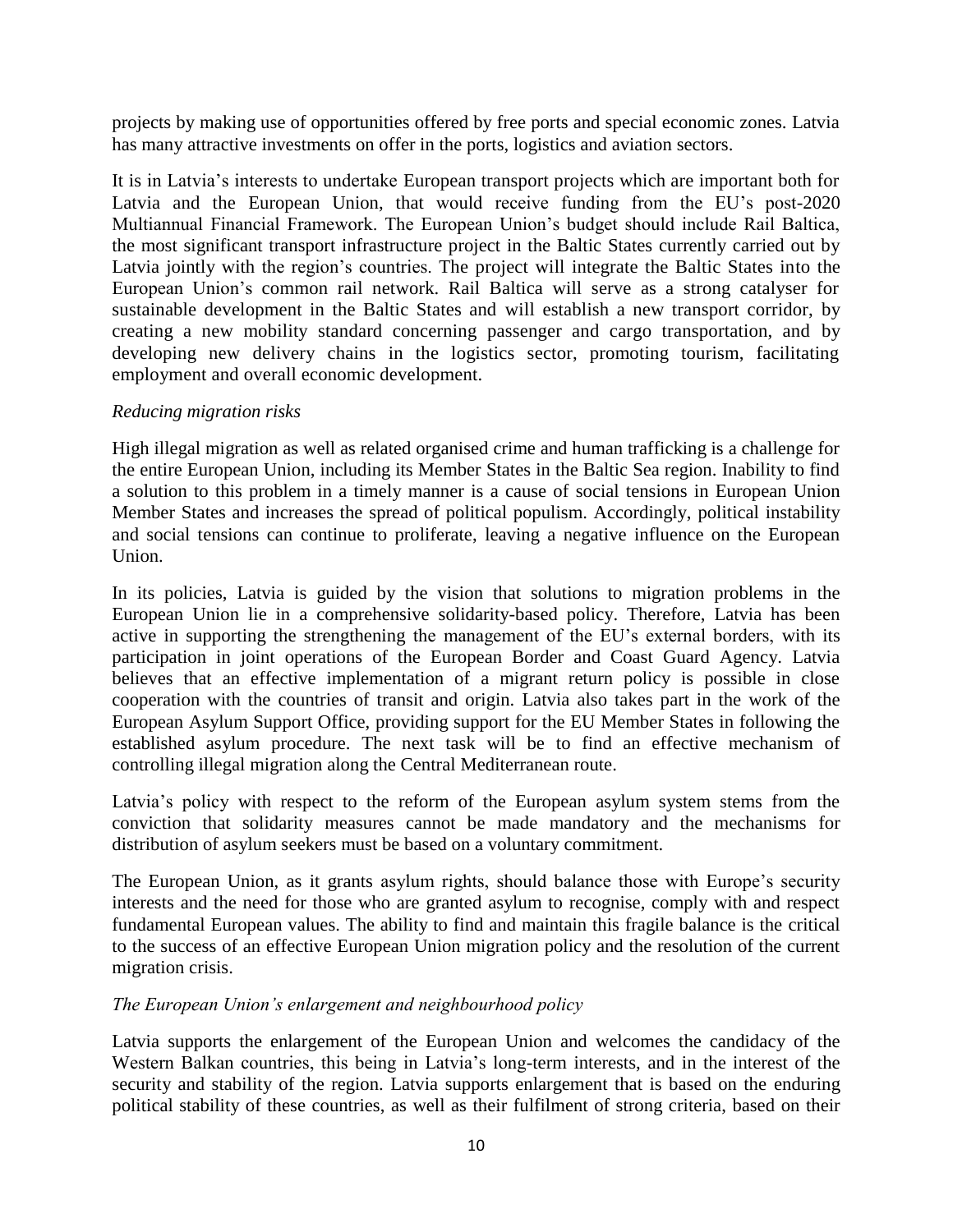individual performance in the fulfilment of those criteria. Bosnia and Herzegovina and Kosovo are potential candidates, while Montenegro, Serbia, the former Yugoslav Republic of Macedonia, and Albania are official candidate countries.

A European perspective is a motivating instrument, that promotes positive changes toward the strengthening of democracy and a strong legal environment, and that increases public welfare. A European Union perspective for the Western Balkans also promotes good neighbourly relations, regional cooperation, peace and stability, all of which is of special importance considering both the region's history and the current complicated domestic situation in all the Western Balkans countries, which poses a threat to the region's security and stability.

Latvia supports the continuation of negotiations with Turkey on the country's accession to the European Union. Turkey, on its course towards the European Union, should be able to fulfil all the set criteria, notably, to meet the standards of democracy, the rule of law and human rights. The process of accession negotiations will serve as an effective instrument for the fulfilment of the criteria in the areas of concern.

In its relationship with the Eastern Partnership countries – Armenia, Azerbaijan, Belarus, Georgia, Moldova, and Ukraine – Latvia advocates granting a clear European perspective to the countries which aspire to join the European Union pursuant to Article 49 of the Treaty of Lisbon. So far, Ukraine, Georgia and Moldova have expressed an active interest, and these countries should be able to undertake reforms that would bring them closer to the European Union standards and meet the EU level in political, legal and economic terms.In this process, the emphasis should be placed on respect for the fundamental principles of democracy and human rights, while respecting the specific character of the development of these countries. The European Union Association Agreements should be regarded in this context as a motivating and effective preparatory instrument. In its cooperation with the Eastern Partnership countries, Latvia supports adherence to the principle of flexibility, or a differentiated approach to each Eastern Partnership country, as well as building individual cooperation arrangements with the countries which have not expressed their intention to join the European Union. At the same time, Latvia strongly advocates the right of countries to choose their own course in foreign policy and opposes any attempts at imposing restrictive options on societies concerning their future development.

### **Development cooperation**

It is vital for Latvia's security and prosperity that regions that are located close to it, and to the European Union, are stable, secure and predictable. One of the best foreign policy instruments for performing this task is development cooperation policy, and Latvia contributes to strengthening the role of the European Union as a global player in this field. A wiser use of development assistance instruments, which would help address the root causes of the flow of illegal economic migrants, is in the long-term security interests of the European Union.

Latvia's foreign policy aims at building a united and free Europe, which includes close and active relations between the European Union and its neighbours. In accordance with the Development Cooperation Policy Guidelines for 2016–2020, priority development partners for Latvia are countries of the Eastern Partnership and Central Asia. Ukraine, Georgia, and Moldova are priority countries in Europe, and Kyrgyzstan, Tajikistan, and Uzbekistan in Central Asia.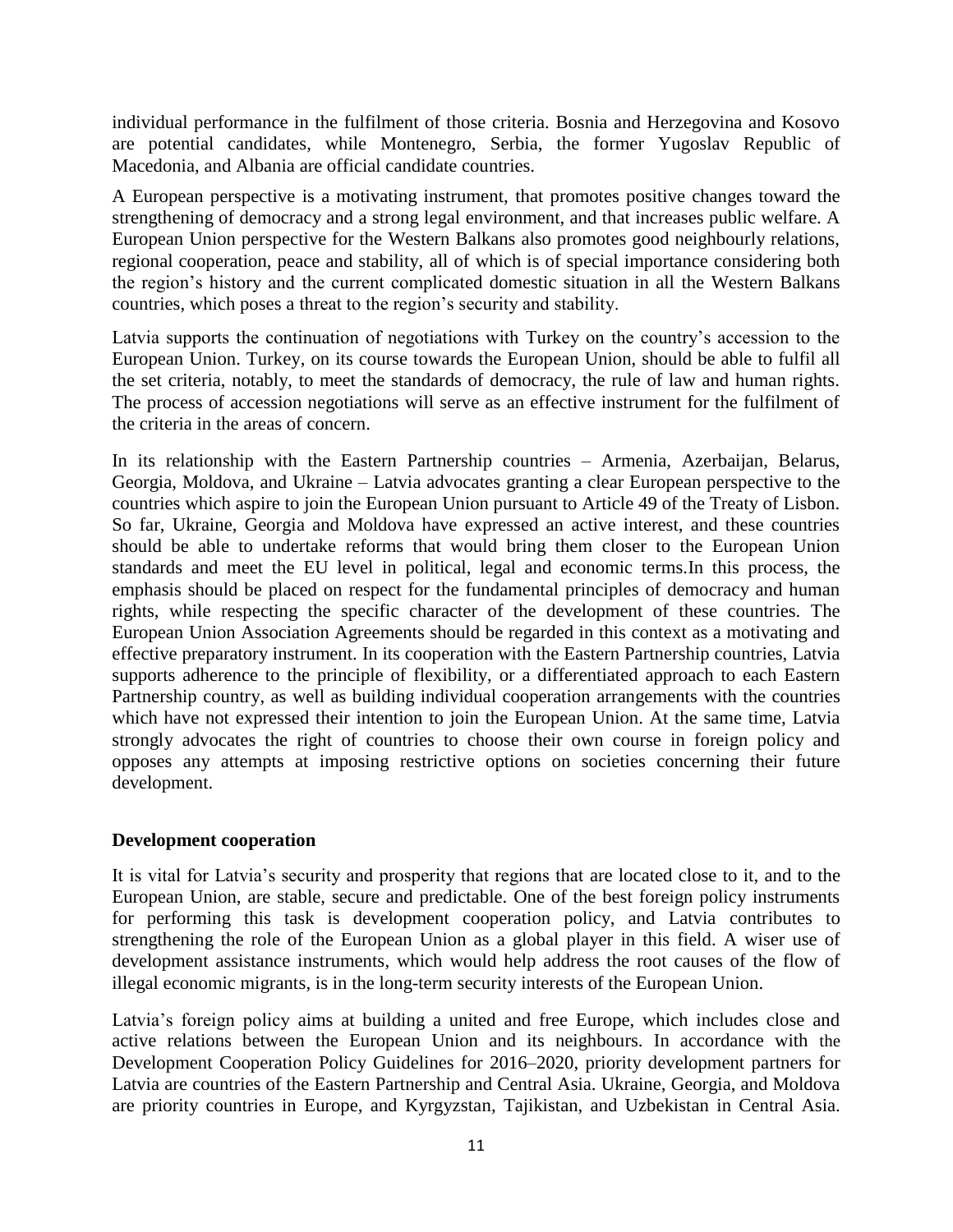Three sectors of engagement have been identified for each of these countries in those areas which are aligned with the political priorities of the cooperation partner and in which Latvia has considerable expertise and experience.

Latvian experts are raising the capacity of public administration in the Eastern Partnership countries by promoting democratic participation, taking part in the improvement of regional policy and in strengthening the export sector. With Georgia, Moldova, and Ukraine, having clearly formulated their objectives in the context of European integration, one of the priorities for Latvia in development cooperation is to strengthen the capacity of these countries to implement European Union standards. Development cooperation projects not only make these countries more stable and secure economically, but also increase the possibility that these countries will reap economic benefits from their relationship with the European Union's Single Market. Under these conditions foreign investors face lower investment risks and new business opportunities.

In the Central Asian region, the focus of Latvia's development cooperation is on strengthening the system of justice and home affairs, a focus that helps to reinforce the borders of the region's countries. Security problems in Afghanistan, which borders these countries, posed by international terrorism and illegal drug trafficking, is a serious threat to the security of these countries and to Latvia's interests. Therefore, development cooperation should target the areas that are vital for security, stability and economic growth in the Central Asian region.

### **Latvia's perspective of the foreign policy priorities of the European Union in the context of the next EU budget**

In 2018, the European Commission will reveal its vision of the European Union's next budget for the post-2020 period. It will be influenced by the Member States' visions of the future of the European Union. It should be noted that since the approval of the previous budget, the European Union has encountered new challenges in the field of security caused by the high level of illegal migration and the deteriorating security environment in the Union's neighbourhood.

Latvia supports the principle that, when allocating funding for the European Union's new priorities, the new amount should be balanced with funding for current priorities. This is of special importance because the goal of convergence, of reducing disparities between the European Union Member States, has not been achieved yet. Under the conditions of the European Single Market, all Member States – both net contributors and those which receive more from the EU budget than they pay in –benefit from convergence. This will promote unity and efficiency of the European Union. Convergence will also be promoted by an EU project, Rail Baltica, and the Horizon 2020 and Erasmus+ programmes.

At the same time, it is vital for the European Union's post-2020 budget to also be optimal for the development of a reformed European Union, that encourages growth that in turn ensures budgetary revenues needed for other priorities, including convergence.

The European Union's new post-2020 budget should find an effective balance between funding for the reduction of disparities in regional development, for the Common Agricultural Policy, and for the new challenges faced by the European Union, including the reduction of migration risks, and for meeting the European Union's security and defence objectives. Brexit and the new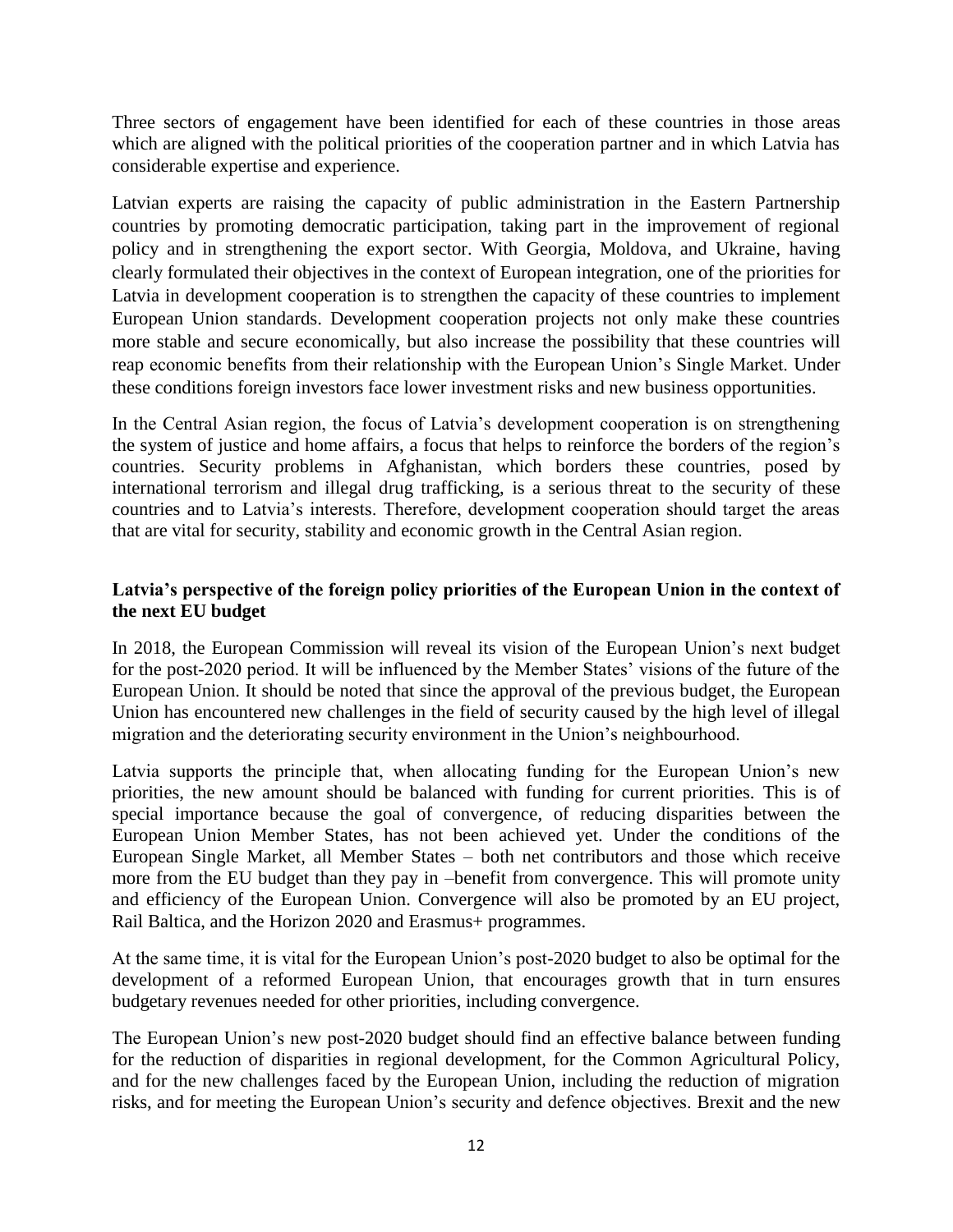challenges faced by the European Union have created pressure to reduce the total amount of the EU Multiannual Financial Framework and to reallocate the funding amounts between various priorities. Latvia's interests lie in maintaining the financing needed to level out disparities in economic development and for Latvian agriculture, while also supporting sufficient funding for the European Union's new priorities, which could enhance the Union's long-term prospects and its ability to be competitive in the 21<sup>st</sup> century. The total amount of the European Union's next budget must be maintained at least at the present funding level, while being aware that this implies responsible decisions by EU Member States in budgeting.

At the same time, Latvia regards it as essential that the European Union's budget ensure permanent economic growth of the Union. The European Union must ensure equal economic development without leaving individual Member States in uncompetitive conditions.

### **Euro-Atlantic relations and Latvia's security**

Latvia's security, if compared to security in the interwar period and before Latvia joined the European Union and NATO, has considerably increased. Europe has undergone a transition from a continent ravaged by wars triggered by the conflicting interests of great powers to a continent dominated by intergovernmental cooperation and integration. However, Russia's aggressive foreign policy is causing increasing concerns. As a result of Euro-Atlantic cooperation, Europe is much more capable of addressing traditional and new security challenges.

NATO's ability to ensure the territorial defence of the allies, combined with the positive impact of the European Union on political and economic stability of the continent is the basis of Latvia's security. NATO allies provide a major contribution to the strengthening of Latvia's security and defence by deployment of the Alliance's rapid reaction forces in the Baltic States, a measure which enhances deterrence. It is in Latvia's interests to sustain their presence in the long term, depending on the security situation in Europe. European security requires constant attention and what has been achieved in terms of Latvia's security must be protected and strengthened. NATO defence capabilities and the cooperation model set up in the Baltic Sea region following Russia's aggression against Ukraine must be sustained depending on the level of threat in the region.

Latvia is interested in advancing mutual coordination in the field of security among the nine Central and Eastern European countries, or the Bucharest Nine – Latvia, Lithuania, Estonia, Poland, Romania, Bulgaria, the Czech Republic, Slovakia, and Hungary and in strengthening common security interests of NATO and the European Union. Such cooperation includes cooperation in the European Common Security and Defence Policy and in the field of hybrid threats and cyber security, as well as coordination in the framework of NATO, the European Union and the OSCE.

#### **Challenges to security in the Euro-Atlantic space**

The global and European security infrastructure created after World War II – UN, NATO, the European Union, the OSCE and the Council of Europe – serve Latvia's interests, and it should be enhanced. Unlike in the inter-war period, the countries of the Baltic Sea region have developed strong regional and bilateral cooperation. Latvia's interests, in particular, lie in cooperation in the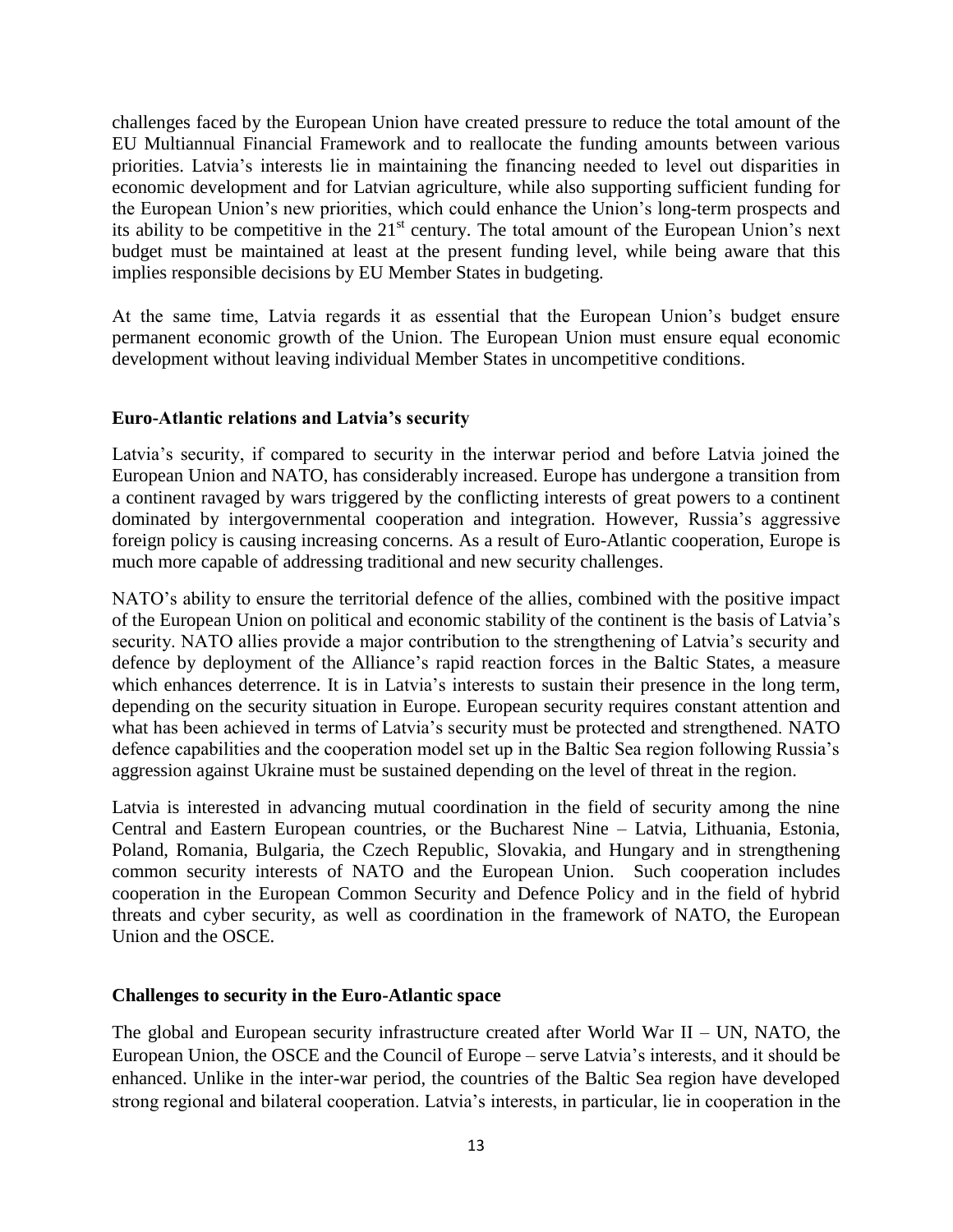Baltic States format and the Baltic-Nordic format. Those are countries linked by close economic, political and security interests, values and a shared vision of European Union policies.

Latvia has proved itself a trustworthy and responsible partner that contributes to European and global security with respect to decision formulation and decision-making processes and by the input of its own resources in the implementations of those decisions. Latvian troops take part in NATO, the European Union and the UN (Mali) operations. Civilian experts work in the European Union and OSCE missions in Ukraine and Georgia: they contribute to ending these protracted conflicts and in reforming these countries' public administration.

Even if the current threat of international terrorism to Latvia is low, Latvia is by no means isolated from its impact. Latvia, being part of the European Union and NATO, has an obligation to control the risks related to terrorism financing on an ongoing basis. The increasing international mobility of the population of Latvia can increase the possibility of being adversely affected by terrorist activities. Latvia is interested in engaging in the fight against terrorism.

As proved by security challenges caused by North Korea, no country is large and powerful enough or isolated by natural barriers to the extent that it would be fully shielded from those challenges. Latvia, when adopting a decision on the procedure for imposing a national sanctions regime, supports intensified sanctions imposed by the United Nations Security Council on North Korea.

### **Relations with the Russian Federation**

One of the main reasons for the deteriorating security situation in Europe is the confrontational course chosen by Russia vis-à-vis the West. Instead of cooperation, preference is given to destructive actions, including aggression against Georgia in 2008, aggression against Ukraine in 2014, in disregard of the sovereignty of these states and their internationally recognised borders. Russia's policy in Syria has made it more difficult to find a solution to the conflict. Russia is systematically pursuing a policy of economic protectionism, which impedes the operations of foreign businesses, including those from Latvia.

At present, nothing indicates that Russia's foreign policy could change for the better. This means that Russia's option in favour of confrontation and sustained tension in its relationship with the West has a long-term character.

Further steps towards the strengthening of Latvia's defence will include measures boosting its capabilities that prevent a potential adversary from impeding access of NATO Allies to the Baltic States and Poland whose aim is to provide support to its Baltic and Polish Allies on land, in the air and at sea. The NATO Baltic Air Policing mission should be transitioned into NATO's air defence system, and Allied naval presence in the Baltic Sea should be reinforced.

Latvia is interested in a dialogue with Russia based on unconditional respect for the ten principles of the Helsinki Final Act, but avoiding the creation of new principles. Mutually advantageous cooperation is a two-way street. In its relations with Russia, Latvia is guided by an understanding that those relations should be the relations of two equal partners and therefore those relations should be built through dialogue, where possible, but maintaining the European Union's sanctions against Russia as long as it fails to fulfil the Minsk agreements.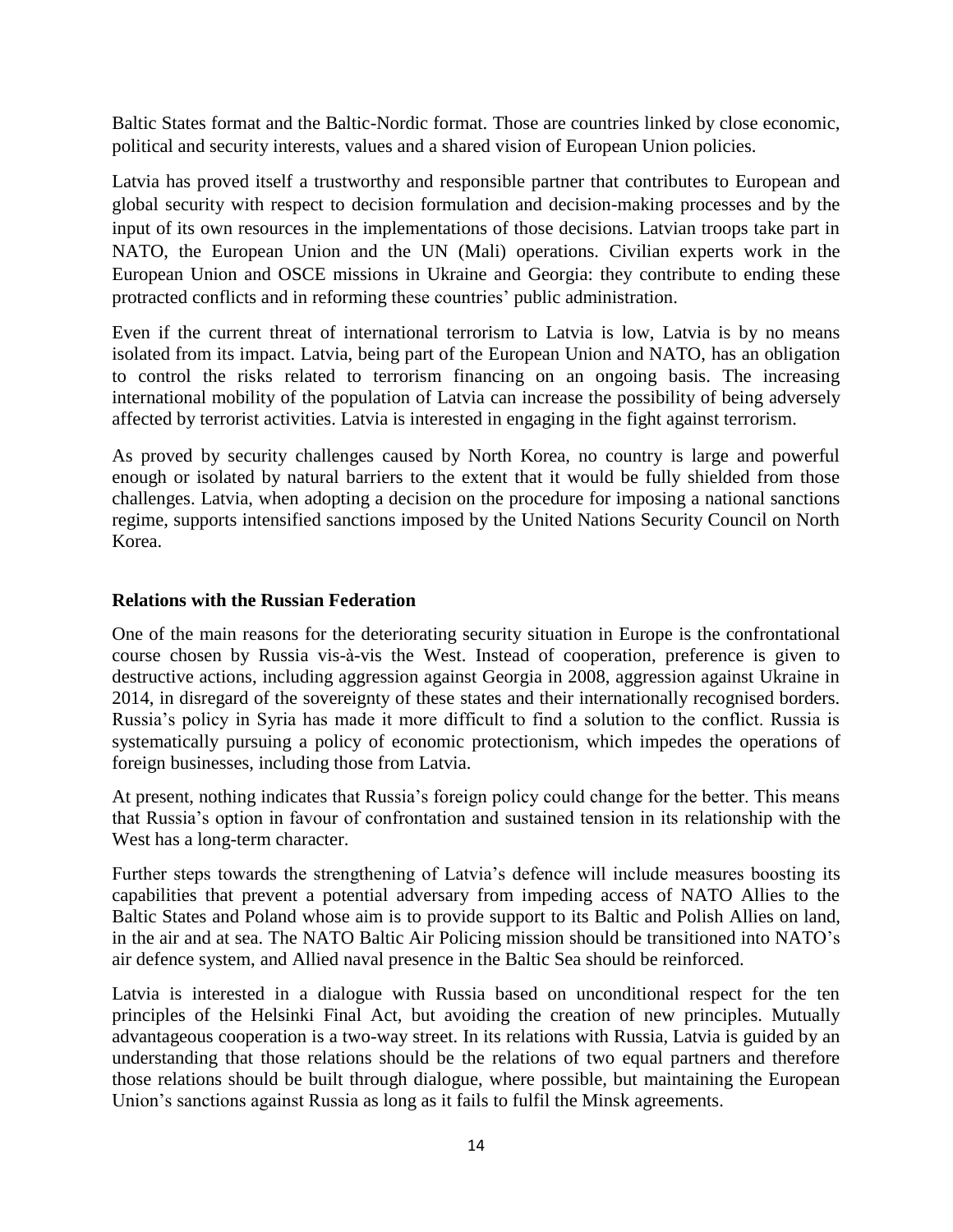A dialogue will be pursued on issues concerning practical cooperation between both countries. At the same time, Latvia will consistently adhere to the policy of non-recognition of the annexation of Crimea. Latvia will not recognise the Russian Federation passports issued in Crimea and Sevastopol, and will continue supporting restrictive measures imposed by the European Union on trade with Crimea and Sevastopol.

### **Transatlantic relations as the foundation for Euro-Atlantic security**

At a time when Europe and the US are facing new challenges to their security, to their welfare and to their system of shared values, it is in Latvia's interests to promote transatlantic cooperation and unity.

In pursuit of that objective, Latvia is guided by the recognition that neither Europe nor the US has an alternative for transatlantic cooperation. This relationship should be developed in five main directions.

First, the European Union Member States and the European members of NATO should increase their defence budgets and better coordinate that expenditure.

Second, the defence capabilities of the NATO members located close to Russia should be enhanced by the presence of NATO Allies.

Third, Euro-Atlantic unity should be preserved on the issue of the application of the sanction regime, including against Russia over its aggression in Ukraine.

Fourth, cooperation and information sharing between the European Union Member States should be improved in combating international terrorism.

Fifth, there is an urgent need for strengthening cooperation between the European Union and the US to reduce hybrid threats.

Russia is reinforcing and expanding its military presence in the Baltic Sea region under the pretext that this is a response to NATO's decision to enhance the defence of its members – the Baltic States and Poland. Decisions on reinforcing collective defence are aimed at deterrence and they were made at the NATO Wales and Warsaw summits after Russia's aggression against Ukraine.

Transatlantic cooperation has been considerably strengthened by the deployment in Latvia of Canadian troops and those of other Allies. Importantly, this mission is carried out by the Allies from both North America and Europe, making this a unique mission for the defence of the Alliance's territory.

As a NATO member, Latvia actively advocates the Alliance's open-door policy. Any European country which is able to meet the obligations and commitments of NATO membership may join NATO. Montenegro joined the Alliance this year thereby increasing security in the Balkans region and in the Euro-Atlantic space as a whole.

The US military presence in the Baltic Sea region, as well as its considerable additional funding for strengthening Europe's defence in 2018, provides a clear political signal from President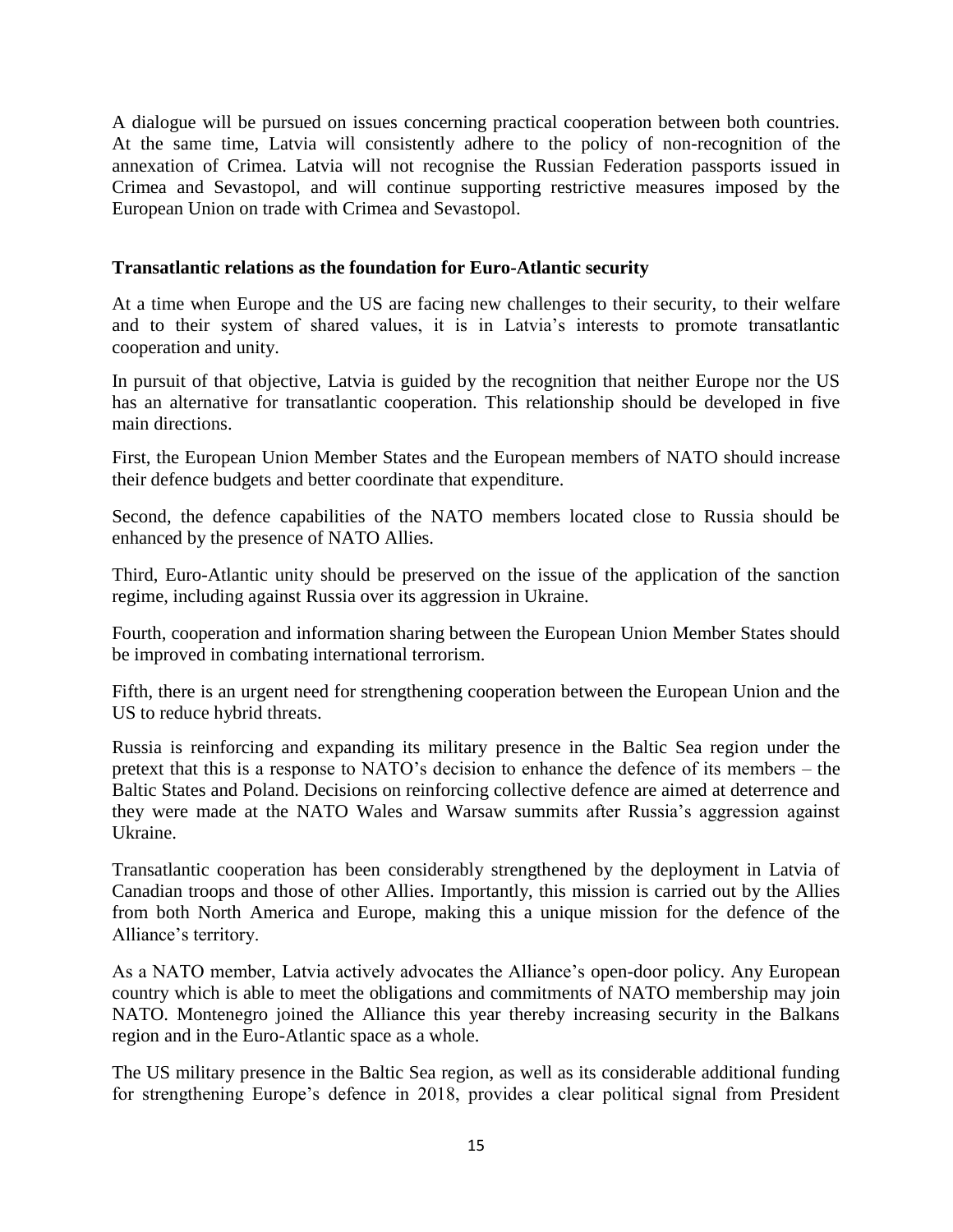Donald Trump concerning security, including energy security, of the Baltic States and Central Europe, and cooperation on cyber security. The current active political dialogue between Washington and Riga is indicative of the depth and strategic character of our relationship. For its part, Latvia honours the obligations of the North Atlantic Treaty Organisation by contributing the necessary funding towards the development of its national defence capabilities and taking part in the fight against terrorism in Iraq and Afghanistan.

#### *Hybrid threat and the resilience of society*

Under the leadership of the Ministry of Foreign Affairs, the coordination of the fight against hybrid threats at the national level has been improved. Latvia has improved her strategic communication capabilities and she has one of the most effective cyber security systems, which is being upgraded on an ongoing basis. The Ministry of Foreign Affairs, through developing cooperation in NATO, the EU and the NB8, will continue to actively work towards strengthening stability and reducing hybrid threats.

The development of opportunities offered by digital technologies, cyberspace, automation, and artificial intelligence technologies increasingly influences our contemporary society. The only way for Latvia to benefit from this development is to embrace it and be open to change. However, new technologies and the environment they are used in should be safe for the user. Therefore, it is vital that cyberspace be globally regulated in a manner that ensures the safety of its users as well as their rights, including freedom of speech. International cooperation should be continued to promote the development of an open, free, secure and safe cyberspace. Current mechanisms of international law that determine behaviour in other areas of life can also be applied in the digital environment. Latvia will support the further improvement of the international legal framework on cyberspace.

Latvia is interested in promoting cooperation between the European Union and NATO in reducing hybrid threats, including in the Baltic Sea region. The initiative by NATO and the European Union to establish in Helsinki a European Centre of Excellence for Countering Hybrid Threats is an important and timely step. Latvia actively participates in a work of the centre and supports its further development. The centre's activities will enhance the protection of the European Union Member States against hybrid threats, help raise national awareness of the elements of that threat and make it possible to devise joint lines of action for the European Union and NATO to counter them.

Propaganda spread by third countries threatens the European Union's cooperation with the Eastern Partnership and Central Asian countries. Therefore, it is a priority for Latvia to reinforce instruments that help reduce the impact of propaganda both in the European Union and internationally. They include: the promotion of critical thinking in society at large concerning the use of the media; raising the quality of journalism; exposing the propaganda falsehoods at the European Union level; and improve strategic communication.

Threats in cyberspace are becoming especially relevant these days. People's personal safety and the future of Latvian economy depend greatly on data security and the security of Latvia's data transfer networks, as well as on the capacity of the state and people to use modern technologies.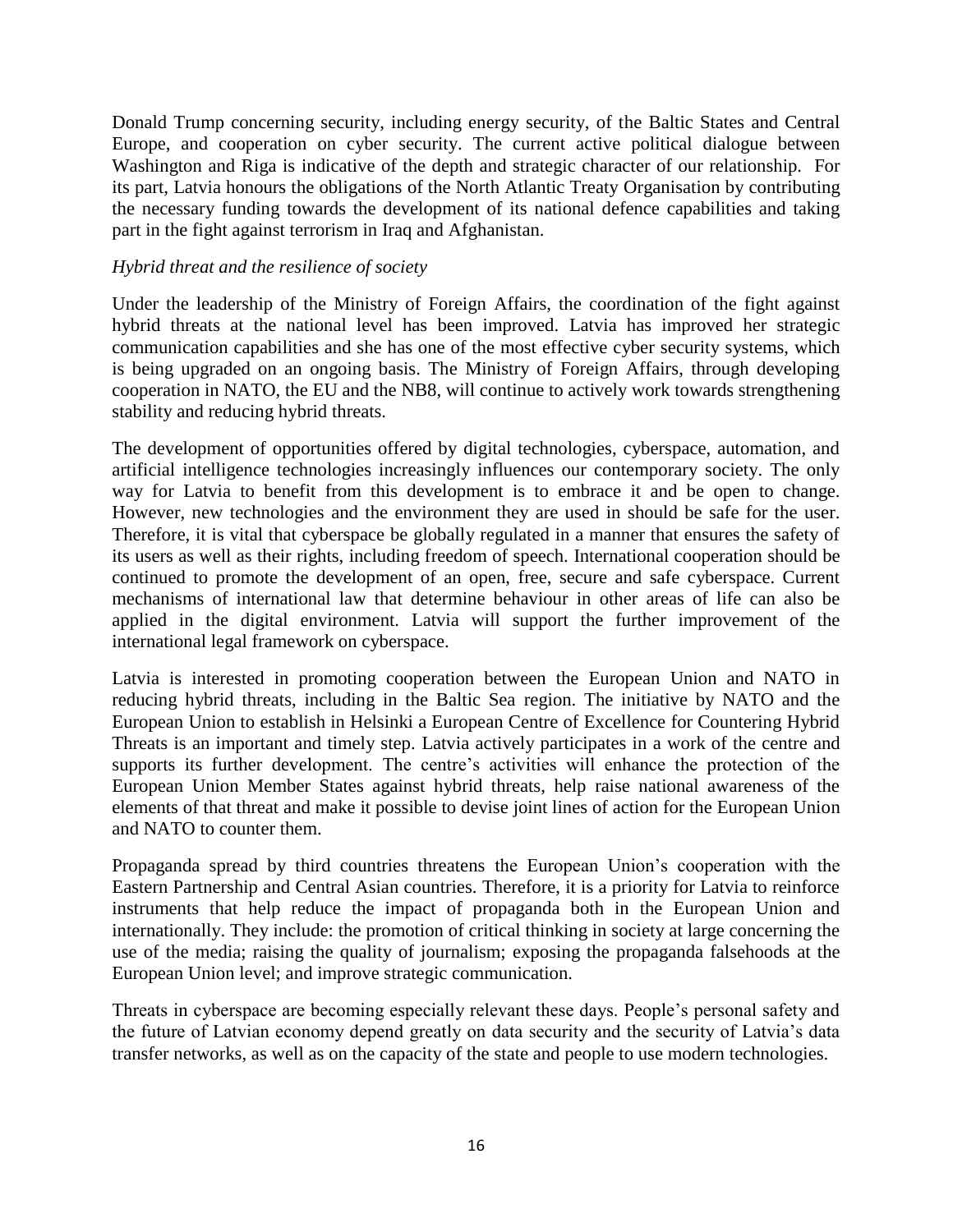Set as a political priority, and the result of the competent work done by the Information Technology Security Incident Response Institution of Latvia, CERT.LV, an effective cybersecurity system has been established in Latvia. However, national efforts are not enough, as improving cybersecurity calls for active and targeted international cooperation. This is being pursued both in the European Union framework, and between the Baltic States in the Baltic-Nordic format. Cooperation is rapidly gaining ground between the European Union and the US in cybersecurity, a unique element of win-win transatlantic cooperation.

Latvia's security is currently ensured at a qualitatively much higher level than ever before in its century-long history. At the same time, challenges to Latvia's security and interests do exist. They include the aggressive foreign policy course of the Russia Federation, instability of the international system, international terrorism, the presence of which is also seen in the Baltic Sea region, and the threat of proliferation and use of weapons of mass destruction.

### **Competitive national economy**

The mission of the Foreign Service, in active cooperation with line ministries and business associations, is, first, to assist Latvian companies with finding export opportunities in nontraditional markets and, second, to help attract investments that increase productivity, boost the development of a knowledge economy and increase the capacity for innovation.

One of the key tasks for Latvia is the promotion of its exports and businesses in the US and Canada and by attracting investments from those countries to Latvia's economy.

Opportunities offered by data transfer technologies, people's knowledge and skills enable countries to underpin the growth of their national economies by principles fundamentally different from the previous ones. The scale and advantages of the European Single Market as well as entering new markets allow Latvian companies to increase their competitiveness and reduce dependence on politically manipulated markets.

### **Role of the Nordic- Baltic region in Latvia's economy**

The Nordic-Baltic (NB) market is the most vital market for the economic growth of Latvia. Latvia's total exports and imports to and from other Baltic States and Nordic countries exceed Latvia's trade with any other region or country. Around 45 per cent of goods exported by Latvian companies are destined for the Baltic States and Nordic countries, and the volumes are increasing.

In addition to trade, the NB countries have a closely integrated financial sector. Approximately 40 per cent of foreign direct investment into Latvia has originated in the Nordic countries and the other two Baltic States.

The Baltic States and Nordic countries have established a single electricity market. In addition, the opening of the natural gas market in Latvia and the development of new EU-based natural gas infrastructure projects in the Baltic States and Finland is expected to strengthen economic growth and energy security in the region. The Nordic-Baltic region is among the European Union's leading regions in innovation and the data economy. Recognizing this, deepening the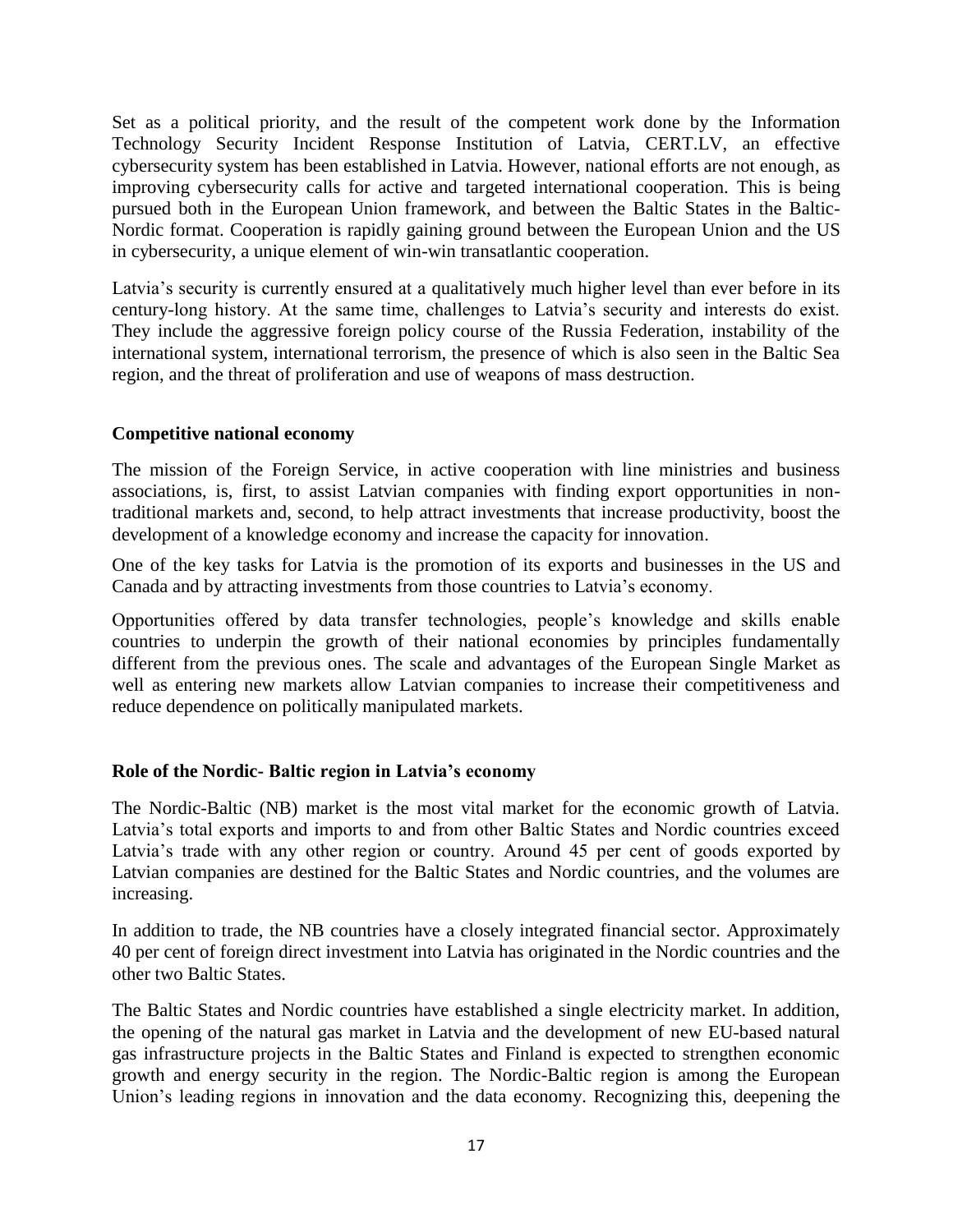region's economic integration is the key precondition for the long-term growth of Latvia's national economy.

In 2018, Latvia will assume the Presidency of the Council of the Baltic Sea States. It is important for Latvia that the organisation implements tangible projects much needed by countries in the Baltic Sea region, thereby strengthening the region's sustainability, security and identity. The priorities of the Latvian Presidency will be the prevention of human trafficking, the combating of organised crime, the shaping and preservation of cultural heritage in the Baltic Sea region; also, Latvia will actively contribute to the formulation of the vision and strategy for the development of the Baltic Sea region.

#### **New markets for Latvian businesses**

The Ministry of Foreign Affairs supports business cooperation with the People's Republic of China, Japan, India, the Republic of Korea, the Gulf States, Africa, and Southeast Asia.

Activity of Latvian food producers in the Chinese market has considerably increased. Thirteen Latvian dairy companies and 33 fisheries companies have been certified for the export of their products to the Chinese market. Due to joint efforts of the Foreign Service and the Food and Veterinary Service, the process of certification of Latvian honey products in China has entered its final phase.

Tourism is one of the focal sectors of Latvia's cooperation with China. The Ministry of Foreign Affairs is working to increase the number of Chinese tourists visiting Latvia, for instance, by simplifying visa procedures. The number of Chinese tourists in Latvia in 2016 increased by approximately 60 per cent.

Latvia has been very successful in attracting foreign students to its higher education institutions, the greatest success being with students from India. India is currently a global epicentre of technology development and will remain one in the future. It is in Latvia's interests to strengthen this field of cooperation. Latvia will also actively do so in the future by arranging seminars to present Latvia's higher education opportunities and by supporting cooperation agreements signed between higher education institutions of both countries.

In support of information technology companies, the Ministry of Foreign Affairs has informed Latvian IT companies on business opportunities in e-governance in two Latin American countries, Chile and Costa Rica. For this purpose, a market study was conducted and its findings were presented to Latvian companies, in cooperation with the European Union - Latin America and Caribbean Foundation and *ELAN Biz* programme aimed at promoting economic cooperation between the European Union and the Latin American countries and funded by the European Union.

Cooperation between China and Central and Eastern European countries in the '16+1' format is unfolding effectively. This cooperation, fully respecting Latvia's EU membership commitments, opens a direct opportunity for Latvia's political and economic dialogue with China. Concurrently, this format provides an excellent platform for businesses to meet each other. Latvia is interested in developing a transit cargo flow to and from China, as well as promoting mutually advantageous trade with China. Latvia's business cooperation with China is developing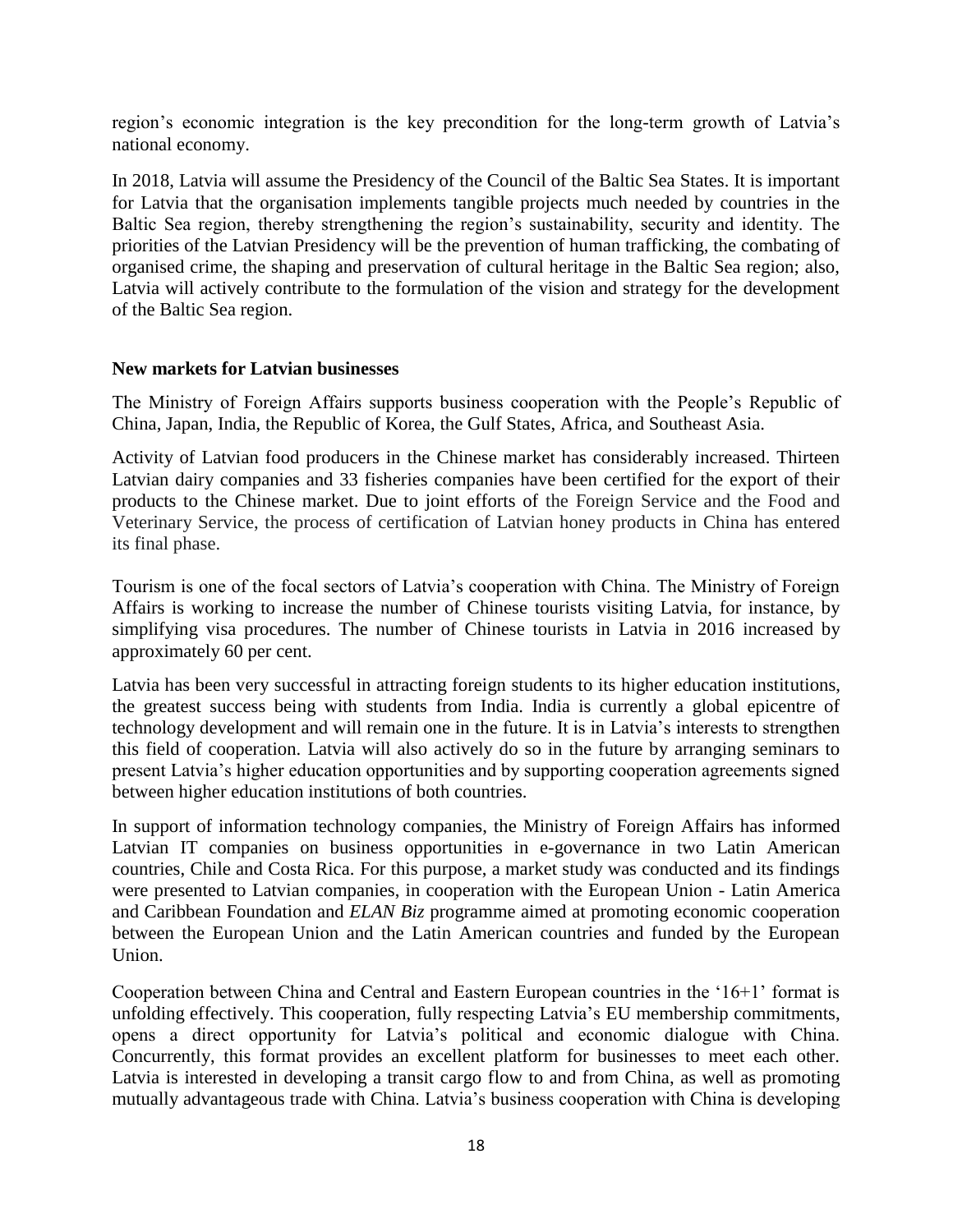successfully. Exports from Latvia has considerably increased. Although Latvia still has an external trade deficit with China, its proportions have notably changed in favour of Latvia's exports in recent years.

### **Latvia's OECD membership**

The prosperity of Latvia is based on education, knowledge and the practical skills of its people. The mission of the Foreign Service is to ensure an international environment conducive to Latvia`s economic development and to help Latvia adopt external best practices in economic policy.

Latvia's membership in the OECD should be viewed in this context. At this point, Latvia is already making use of this opportunity to evaluate and compare its policies with the best practices in the most advanced economies worldwide. Latvia's priorities lie in using OECD expertise to improve the quality of health care and education in Latvia, reduce corruption, improve tax compliance, and strengthening development cooperation. Following OECD guidelines, a state-owned enterprise governance reform was undertaken. Latvia's accession to the OECD Global Standard improves the capacity of State Revenue Service to curb the hiding of proceeds of shadow economy. This also reduces the role of bank secrecy in Latvia. In the field of consumer protection, a new procedure has been introduced for the out-of-court settlement of individual consumer disputes, Competition Assessment Guidelines for public administration institutions have been established.

Development cooperation being an important foreign policy instrument, Latvia intends in the future to join the OECD Development Assistance Committee, since its membership will allow Latvia more efficiently use development cooperation as a tool of international cooperation.

### **The European Union's trade agreements with third countries**

International trade, free movement of goods, services and workers in the European Union's Single Market and the ability of the European Union to advance the opportunities of its Member States in global trade have facilitated and will further facilitate the welfare of Latvia. Latvian companies are intent on engaging in global food production chains. This opens new avenues for exports and transportation. It is important, therefore, to support those companies by advancing new generation trade agreements with third countries, while sustaining the employment standards at the present level. These agreements include an opportunity for ensuring the highest level of liberalisation of trade in goods and services and of investments, access to public procurement and effective protection of intellectual property.

Companies are already reaping benefits from 25 European Union's trade agreements with third countries currently in force, including with Canada, the Republic of Korea, Georgia, Ukraine and others. Negotiations have been completed on trade agreements between the European Union and Vietnam, Singapore, and Japan. Latvia supports the European Union's goal of expanding that list by adding new important free trade agreements, including with countries of the Mercosur bloc, Mexico, Australia, and New Zealand.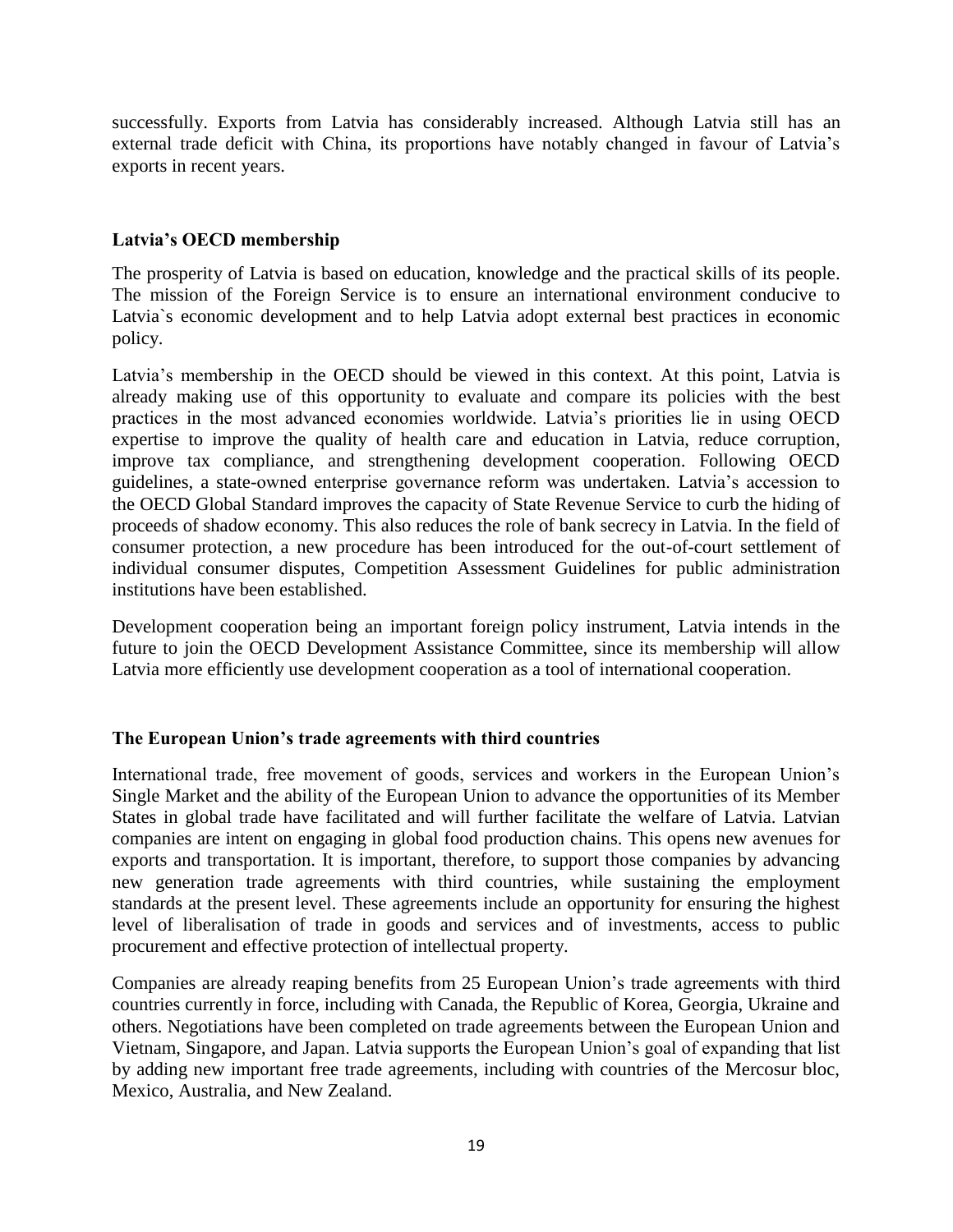Regardless of the shift in the US policy in the field of multilateral trade, the European Union and the US should return, in a foreseeable future, to the signing of their free trade and investment agreement. This is one of Latvia's foreign trade priorities both in the European Union and in contacts with the US, and an agreement like this would deepen the strategic depth of relations between the European Union and the US.

It is apparent in the context of the multilateral trading system that countries still find it difficult to agree on vital solutions to issues, as is evidenced by the outcomes of the Eleventh Ministerial Conference of the World Trade Organisation (WTO). Nevertheless, the WTO still retains the central role in the multilateral trading system and will continue to actively facilitate global trade. Latvia's WTO membership is important as it ensures favourable and predictable trade conditions for the countries with which Latvia, being a European Union Member State, has no bilateral trade agreements. This will also make it possible to resolve major trade disputes (for instance, between the European Union and Russia) and, during the accession process of candidate countries, to address market access issues vital for Latvian businesses (for instance, in negotiations with Azerbaijan).

### **Diaspora policy: Latvians abroad**

Under the present-day conditions when a considerable part of Latvian nationals live outside Latvia, there is an increasing need for the Latvian state to focus its attention on them encouraging the diaspora to be more active politically and to take an interest in Latvia. In total, the diaspora, consisting of those who emigrated before and during World War II and their descendants, as well as those who left Latvia after the Cold War and their descendants, has a great potential for supporting Latvian priorities. The Latvian state is interested in maintaining a link with its dispersed diaspora.

To this end, the diaspora policy is organised along four main priorities: encouraging Latvians living abroad towards political and civic participation in processes in Latvia; maintaining a link with Latvia and Latvian identity; strengthening cooperation with the diaspora in business, science, education, and culture; and promoting the idea of an economic community.

Latvia's interest lies in using the intellectual resources and experience of members of the diaspora for the benefit of the country by involving them in economic and political activities and formulating common long-term goals for cooperation with the diaspora. An important element in maintaining the link with Latvia is the provision of consular services to Latvians living abroad. Our diaspora is part of our nation, and its interests should both be heard and have democratic representation in policy making. Besides, as was the case with the Brexit negotiations, the state should support the rights of its diaspora.

Of particular note is the self-organization capacity of the diaspora, which is a complicated and voluntary endeavour by thousands of Latvian nationals as they contribute to the Latvian state. The World Federation of Free Latvians (WFFL) has played a decisive role in the field of economics and innovations: the organisation initiated and held the World Latvian Economics and Innovation Forum, including a special youth forum, to attract businessmen of Latvian descent to encourage Latvian businessmen residing abroad to do business in Latvia. Due to WFFL efforts, the Latvian Chamber of Commerce and Industry in cooperation with the Latvian government and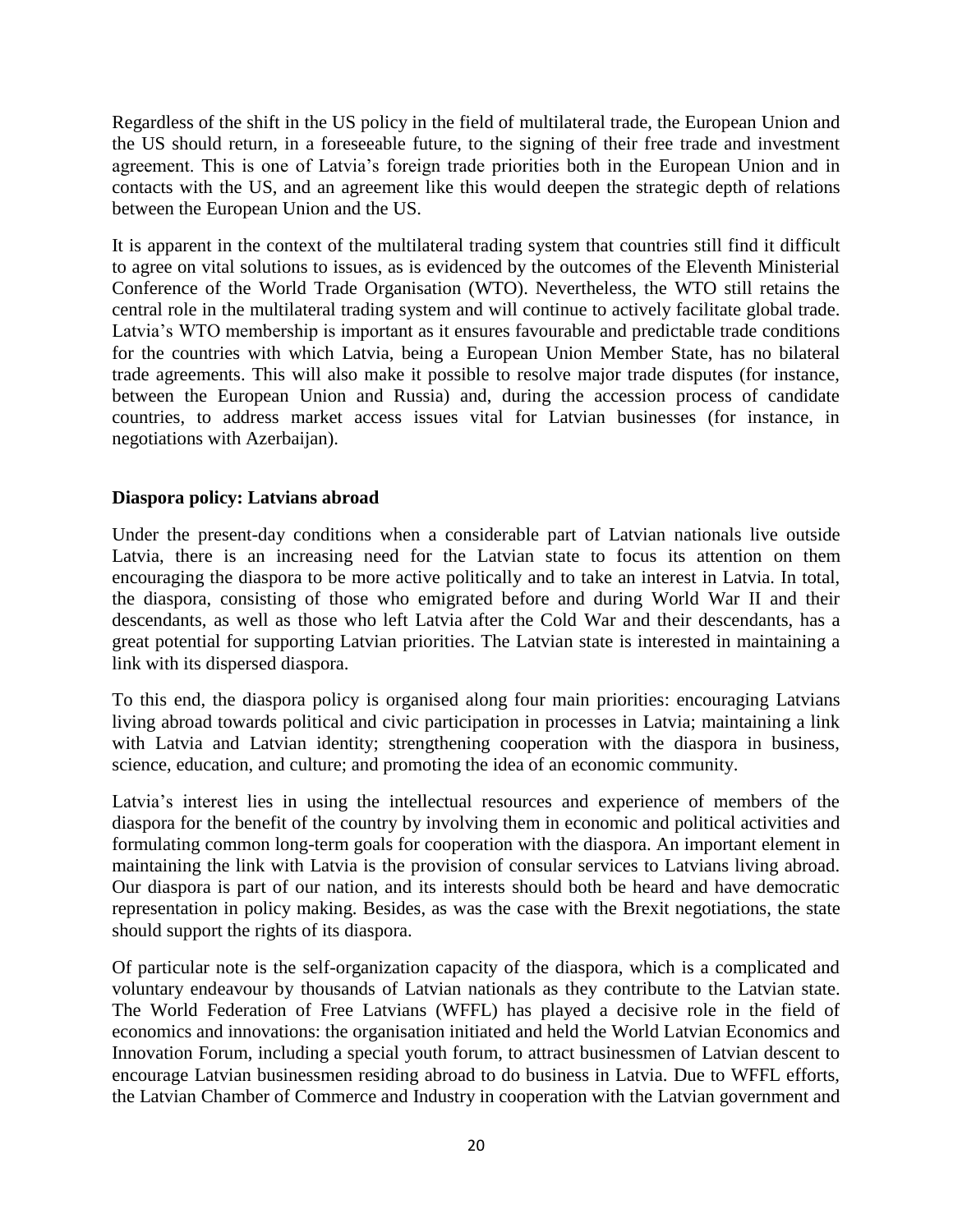partner organisations is also engaging in this world scale networking. The forum is evolving into a tradition: forums have also taken place in London and in Chicago, with participation of the Investment and Development Agency of Latvia, Latvian embassies and honorary consuls, as well as regional diaspora organisations – the American Latvian Association in the United States (ALA) and the European Latvian Association (ELA).

The tradition of song festivals has been continued on three continents – Europe, North America and Australia – thereby enhancing Latvian self-organisation capacity, fostering Latvian national identity and strengthening cultural cooperation. Programmes run by the Ministry of Culture sponsor not only those events but also the participation of the diaspora's cultural groups in the Centenary Song Festival, thereby upholding the continuity of the tradition. The Ministry of Foreign Affairs both supports the continuation of the programmes and will maintain, as much as possible, its support for activities that have proved instrumental for preserving Latvian identity.

As concerns access to education for children of Latvian heritage, there are more than 100 Latvian schools worldwide, and their establishment is mainly possible due to the initiative of people who recently emigrated and their capacity of self-organisation. More than a half of those schools are in European countries, the main destination of recent emigration.

In facilitating the return of nationals who have emigrated, this process will only be successful if the state and local authorities are able to provide the returnees with housing, schools and kindergartens. Therefore, the process of remigration depends to a great extent on effective and targeted cooperation between the Ministry of Education and Science, the Ministry of Economics and local authorities.

In the age of increasing mobility, when people establish their residence outside the borders of their country, the state of Latvia is interested in building a clear and predictable long-term relationship with its diaspora. This can best be accomplished by drafting and adopting a special Latvian diaspora law that would set out the objectives and tasks of this cooperation as well as the rights and obligations of the parties. Being conducive to sustainability of those relations, this will be a step forward for both the Latvian diaspora and the Latvian state. The drafting and adoption of the diaspora law is scheduled for 2018.

The numerical strength of the diaspora communities in various regions of the world is changing under the impact of globalisation, posing new challenges to the work of the Foreign Service. All those aspects will be considered in drawing up the new diaspora policy planning document for the period of 2019–2020, which is expected to put the Ministry of Foreign Affairs in charge of inter-institutional coordination of this work in Latvia to fulfil the objectives, tasks and projects contained in the document.